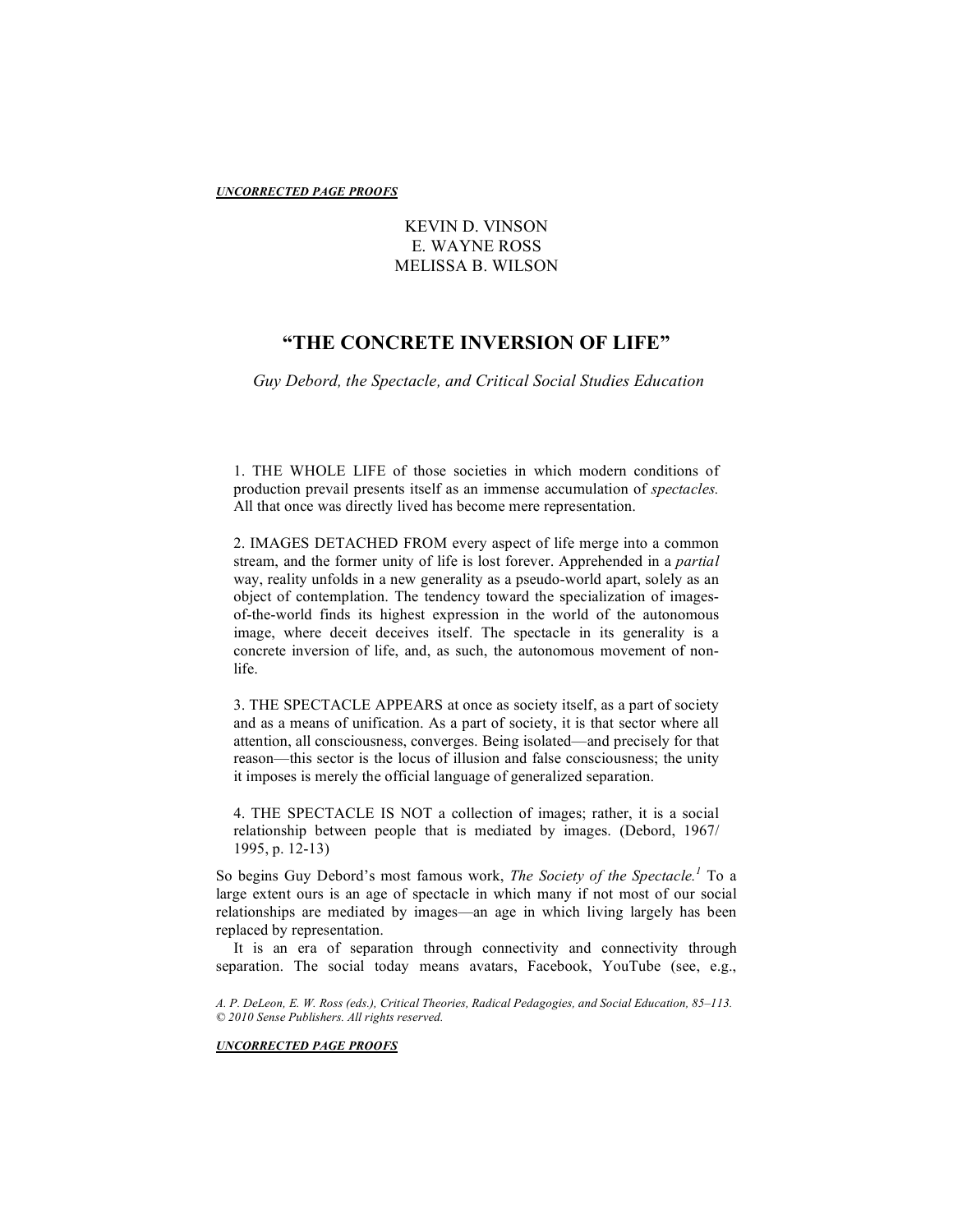"Fred"<sup>2</sup>), Twitter, MySpace, Blackberrys, Skype, texting, blogging, and Wii. Of the iUniverse of ibeing. It is a "reality" of viewing and contemplation, one in which "human" interaction occurs electronically, not face-to-face. Above all else it means wirelessness, the apparent gold standard of modern era. Games are played in real time but in virtual space. We offer on-line degrees and distance education. We keep in touch yet never really see—or even hear, in some cases—others; we don't need to. Today we present ourselves as we choose to be perceived. As, therefore, we will be perceived (unless we're photoshopped). Our Facebook pictures can be anything. For who would know otherwise? And who could do anything about it? Why would they? We are our representations.

We are increasingly in communication, on-line, separated and yet connected. We are members of more and larger communities than we have ever been before, albeit sometimes anonymous ones. Loneliness/aloneness has perhaps never been more prevalent or pervasive. Go figure.

As we bemoan the assault on privacy, we aspire to be public figures, "famous" potentially for all eternity and not merely a measly fifteen minutes. Increasingly we are all "reality" stars, or rather virtual reality stars.

Human beings, of course, have always developed new technologies for communication, maintaining contact, and entertainment. "Necessity" is*,* after all, the mother of invention. But Blackberrys, Wiis, iPods, and the Internet are not the telephone, radio, or TV (sort of). Today is different. In the past communication technologies (connectivity) made up for, temporarily, separation. They were a less desirable, though welcomed and even sometimes and regrettably necessary, alternative to face-to-faceness. They sufficed though they never replaced the immediacy and intimacy of the directly lived interpersonal. We engaged in them usually because we had no other acceptable choice.

Today we simply don't choose. Or we prefer not to choose. Or we choose the virtual over the direct, the mediated over the unmediated, the image over the real, unable to fathom why we would ever choose otherwise. We simply e-interact as if there were no other choice. We have to. This is Debord's "pseudo-world," his "autonomous movement of non-life." Where once we used connection to overcome separation, today we use it to maintain separation and separation to maintain—to rationalize—connectivity. The two are mutually reinforcing if not indistinguishable. As opposed to the communication technologies of the past, today's are instantaneous and all-encompassing, 24/7, absolute. We do not, or cannot, leave home without them. All representation, all mediation, all of the time. Connection and separation are substitutes, not complements, or perhaps both substitutes and complements. One is the same as the other. The spectacular world today, in essence, is multifaceted and increasingly convergent—interfaced. In the past, it was either/or, one or the other, sometimes simultaneously, but always independently. One watched TV or telephoned, even if one did so at the same time. In the present all is hybrid. Is a telephone not a TV? There is no such thing as connection, and no such thing as separation. Or, there's nothing but connection and, or *as,* separation. All is separation-connection, connection-separation. It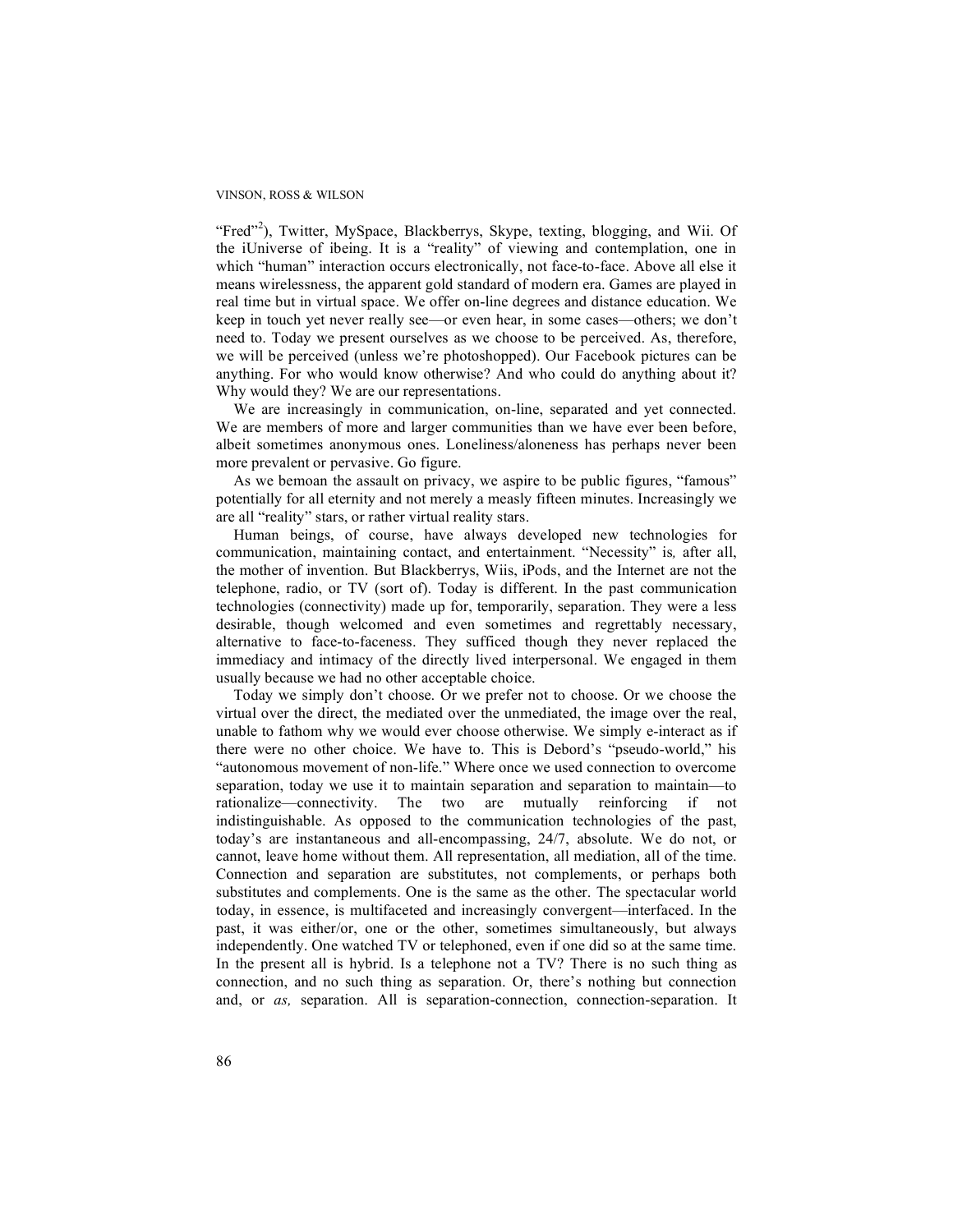makes no difference either way. Are we or are we not "bowling alone" (Putnam, 2000)?

This contemporary state is both positive and negative. We are not Luddites. Our purpose here is not to trash technology; we like technology very much. Our point is simply that advances in mediation bring consequences, sometimes good, sometimes bad. Maybe even mostly good. Who could argue, for instance, with being able to stay in contact with others if the alternative is not being able to do so? To Skype one's family from overseas? To making education available to those who might not be able to access it were it not for newer communications tools? Who would not favor the speed, if not the intimacy and detail, of broadband over that of posting letters? Free wi-fi and mobile phoning over the cost and paper waste of postage stamps and landline long-distance charges? Flash drives over file cabinets? Cell phones when one's car breaks down? Of seeing and hearing simultaneously over either by itself? The frequent over the infrequent? That this may all represent progress is unquestionable, yet with progress something always is inevitably lost.

Our point instead is that it is not all good. With the advantages of these technologies come disadvantages. There are drawbacks to an era of cyberreality, virtual reality, and hyperreality. To our society of the spectacle. To the fact that what "once was directly lived has become mere representation," to a society in which social relationships between people have become increasingly mediated by images" (Debord, 1967/1995, p. 12-13). More specifically, the advent of the society of the spectacle brings with it implications for contemporary citizenship, and these implications for contemporary citizenship bring with them implications for education, most particularly, we argue, for social studies education and its emphasis on effective citizenship.

In much of our previous work we have sought to understand the relationships between schooling and society by exploring the contemporary convergence of spectacle and Foucauldian surveillance, principally as a means of critique.<sup>3</sup> We have considered this spectacle-surveillance merging as the context within which image comes to dominate reality; contemporary schooling develops as a reproductive mode of discipline and deterrence; and schooling becomes increasingly oppressive, antidemocratic, inauthentic, and counter to the collective good. We have pursued these ideas through interdisciplinary frameworks developed in such diverse yet connected fields as visual studies, cultural studies, media studies, and film studies, and through such conceptions as Bakhtin's chronotope, Barthes's rhetoric of the image, Boorstin's pseudo-event, Baudrillard's simulacra and simulation, and McLuhan's the medium is the message. We have situated the emergence of image-power via the postmodern desire to see and be seen—that is, the union of exhibitionism and voyeurism—and located the mechanisms according to which all of this must be critically interpreted within the complex and interrelated settings of "the will to standardize," "globalization," and "technological change" (Vinson & Ross, 2003).

Our purpose in this chapter is to more precisely explore the meanings of Debord's notion of "The Society of the Spectacle": its definitions, components, and implications. We address most importantly its potential relevance for contemporary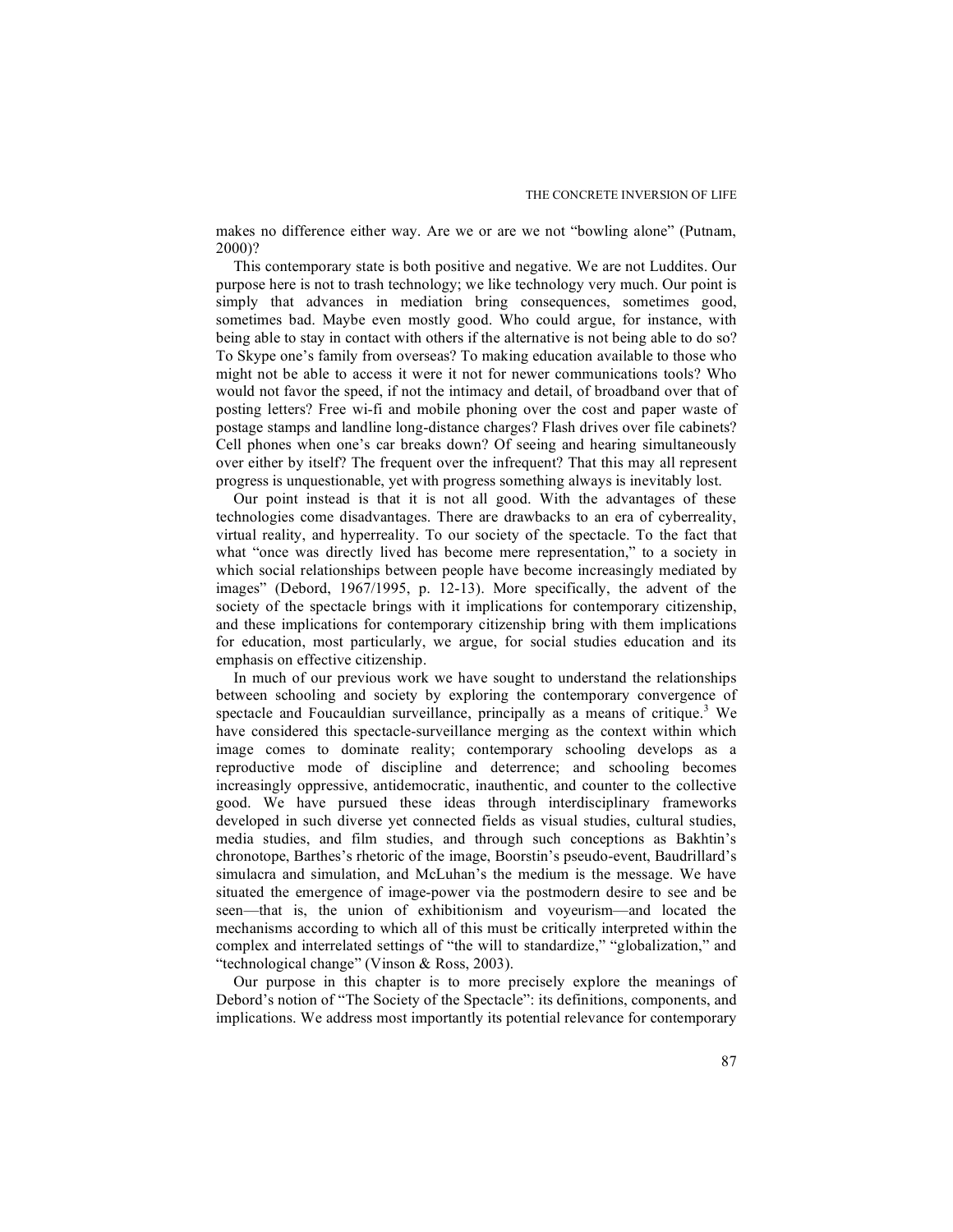social studies education. As such, this chapter is both an extension of our previous work and a narrowing of it. That is, although we treat only the idea of spectacle as opposed to spectacle and surveillance combined, for example—we do so here in greater depth and breadth than we did in our earlier studies. While we continue to believe that spectacle and surveillance must be interrogated as conjoined characteristics of postmodern society, in this chapter we seek to provide some greater understanding of spectacle by focusing on it in isolation. As such, our specific questions are:

- What is the "society of the spectacle"? What are its key components and attributes? What are its implications as a critical concept in terms of making sense of contemporary society?
- How and to what extent might Debord's conception of "spectacle" be relevant to critical social studies education today?
- What does it mean to be a "good" or "effective" or "engaged" citizen within "the society of the spectacle" and what is the significance of these meanings for (critical) social studies education?

In this chapter we explore Debord's characterization of "the spectacle," drawing primarily on "Separation Perfected," the first chapter of *TSS.* Next we consider the spectacle's implications for critical social studies, relating it primarily to the framework established in *Expectations of Excellence: Curriculum Standards for Social Studies* (National Council for the Social Studies, 1994).<sup>4</sup> Lastly, we consider the potential implications of applying Debord's spectacle to critical social studies, specifically in terms of purpose, curriculum, and instruction.

## DEFINING THE SPECTACLE

In the first chapter of *The Society of the Spectacle,* "separation perfected," Debord lays out several of the spectacle's most complex and necessary themes, many of which he develops further in subsequent chapters. At the very least, the spectacle means:

- the dominance of image over lived experience
- the privileged status of the commodity
- the promotion of abstract (exchange) value and labor
- alienation
- passive observation (by spectators) and contemplation (at the expense of living or experiencing)
- a specific economics and ideology (capitalism)
- isolation/separation/fragmentation/lack of community, and
- the denial of history. (Vinson & Ross, 2003; Debord, 1967/1995)

Further, Debord's treatment is different from Foucault's perhaps better known use of "spectacle" in his effort to characterize modern "surveillance" as a disciplinary technology distinct from the disciplinarity of antiquity. As Foucault argued: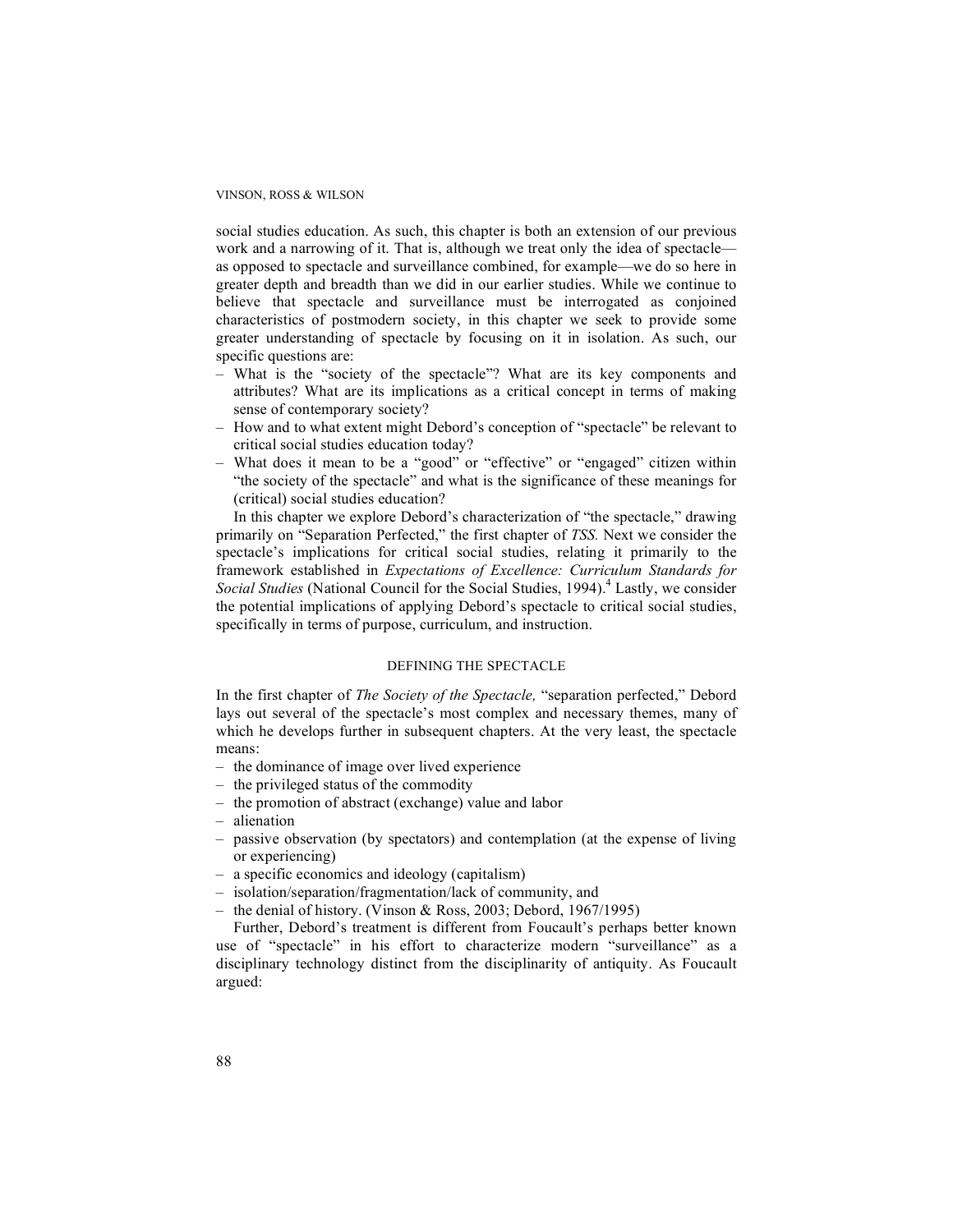Antiquity had been a civilization of spectacle. "To render accessible to a multitude of men [*sic*] the inspection of a small number of objects": this was the problem to which the architecture of [ancient] temples, theatres and circuses responded. With spectacle, there was a predominance of public life, the intensity of festivals, sensual proximity. In these rituals in which blood flowed, society found new vigour and formed for a moment a single great body. The modern age poses the opposite problem: "To procure for a small number, or even for a single individual, the instantaneous view of a great multitude." In a society in which the principal elements are no longer the community and public life, but, on the one hand, private individuals and, on the other, the state, relations can be regulated only in a form that is the exact reverse of the spectacle: "It was to the modern age, to the ever-growing influence of the state, that was reserved the task of increasing and perfecting its guarantees, by using and directing, towards that great aim the building and distribution of buildings intended to observe a great multitude of men [*sic*] at the same time." (1975/1979, p. 216)

Foucault's distinction is between ancient discipline grounded in spectacle*,* or the observation of the few by the many, and modern discipline grounded in surveillance*,* or the observation of the many by the few. While we do not necessarily disagree with this view, that is with Foucault's spectacle-surveillance distinction with respect to discipline (we have argued elsewhere that we see exploring the convergence of Foucauldian spectacle and surveillance as useful in explaining the disciplinary tendencies of contemporary society), Foucault's treatment of spectacle is in many ways less developed than, and incompatible with, Debord's. For, basically, Foucault and Debord were defining different concepts. This fact helps explain why for Foucault surveillance is fundamental to the structure of modern society, and why for Debord it is spectacle.

In order to better define Debord's unique conception of spectacle we turn first to Sadie Plant, Len Bracken, and Anselm Jappe, distinguished scholars of the Situationist International (SI) and interpreters of *The Society of the Spectacle.* We then present our own analysis, specifically drawing on "separation perfected" as a central theme in Debord's theorizing.

## *Plant, Bracken, Jappe*

According to Sadie Plant (1992), for Debord the spectacle is the characteristic structure of "modern capitalist society…a frozen moment of history in which it is impossible to experience real life or actively participate in the construction of the lived world" (p. 1). In this Debordian view, that of society as "organisation of spectacles," spectacle suggests that

The alienation fundamental to class society and capitalist production has permeated all areas of social life, knowledge, and culture, with the consequence that people are removed and alienated not only from the goods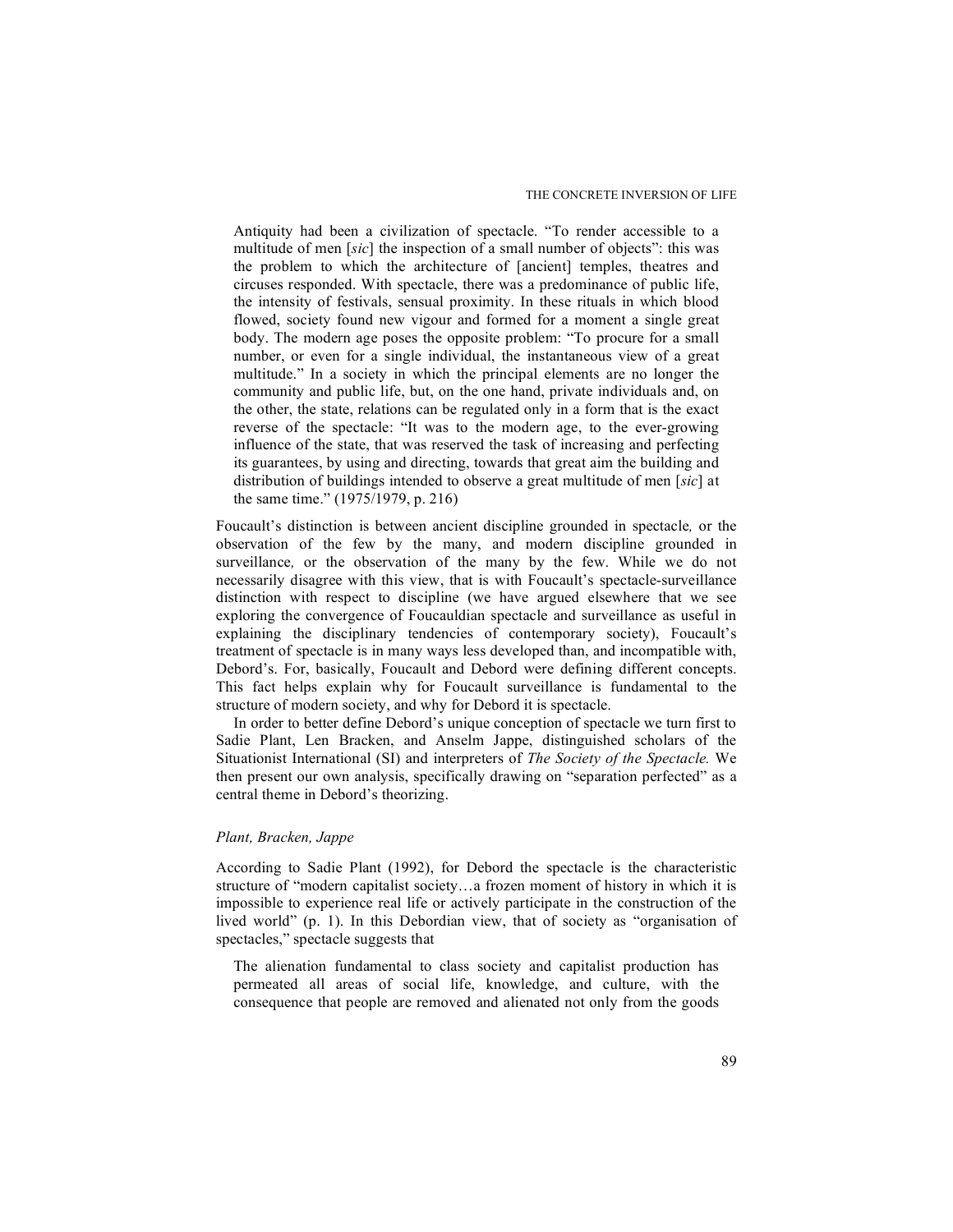they produce and consume, but also from their own experiences, emotions, creativity, and desires. (Plant, 1992, p. 1)

Here, "People are spectators of their own lives, and even the most personal gestures are experienced at one remove" (Plant, 1992, p. 1). As Plant (1992) summarizes,

Above all the notion of the spectacle conveyed the sense in which alienated individuals are condemned to lives spent effectively watching themselves. It suggested that, far from being inevitable attributes of the human condition, the boredom, frustration, and powerlessness of contemporary life are the direct consequence of capitalist social relations....[The spectacle means that] the only possible relation to the social world and one's own life is that of the observer, the contemplative and passive spectator [situated within a] tautological world in which the appearance of real life is maintained in order to conceal the reality of its absence. Bombarded by images and commodities which effectively represent their lives to them, people experience reality as second-hand... $(p. 10)$ 

The society of the spectacle, then, is one of separation and alienation, passivity, representation, non-life, and mere observation, one of mediation by images and commodities.

Len Bracken (1997), in *Guy Debord: Revolutionary,* stresses the Marxian character of Debord's spectacle, and argues that Debord "explicitly ties his concept of the spectacle to Marx's critique of the commodity" (p. 129). As Bracken rightly notes, Debord's opening of *The Society of the Spectacle*—"the whole life of those societies in which modern conditions of production prevail presents itself as an immense accumulation of spectacles" (p. 12) is a play on Marx's (1867/1887) introduction to *Capital*—"The wealth of those societies in which the capitalist mode of production prevails, presents itself as 'an immense accumulation of commodities'" (Chapter 1, Section 1). Bracken suggests that by "the spectacle" Debord means the "spectacle-commodity" and that spectacle is "shorthand for the *society of the spectacle-commodity"* (p. 129). In essence, the spectacle is the totality of capitalism, alienation, and isolation self-maintained and self-perpetuated by way of separation masquerading as connection or unification.

For Debord, the spectacle is the tyrant that thwarts the natural human situation of acting and speaking together; not merely using crude, time-tested means of orchestrating isolation such as mutual fear, but with the multifaceted methods of separation of the modern political economy that go to the heart of existential alienation…. [In effect], Debord is making a Marxist critique of the economy that highlights the production of "imageobjects" and the way this process subjugates workers. [For] Debord, the spectacle isn't the world of vision, it is the vision of the world promoted by the powers of domination. (Bracken, 1997, pp. 129-130)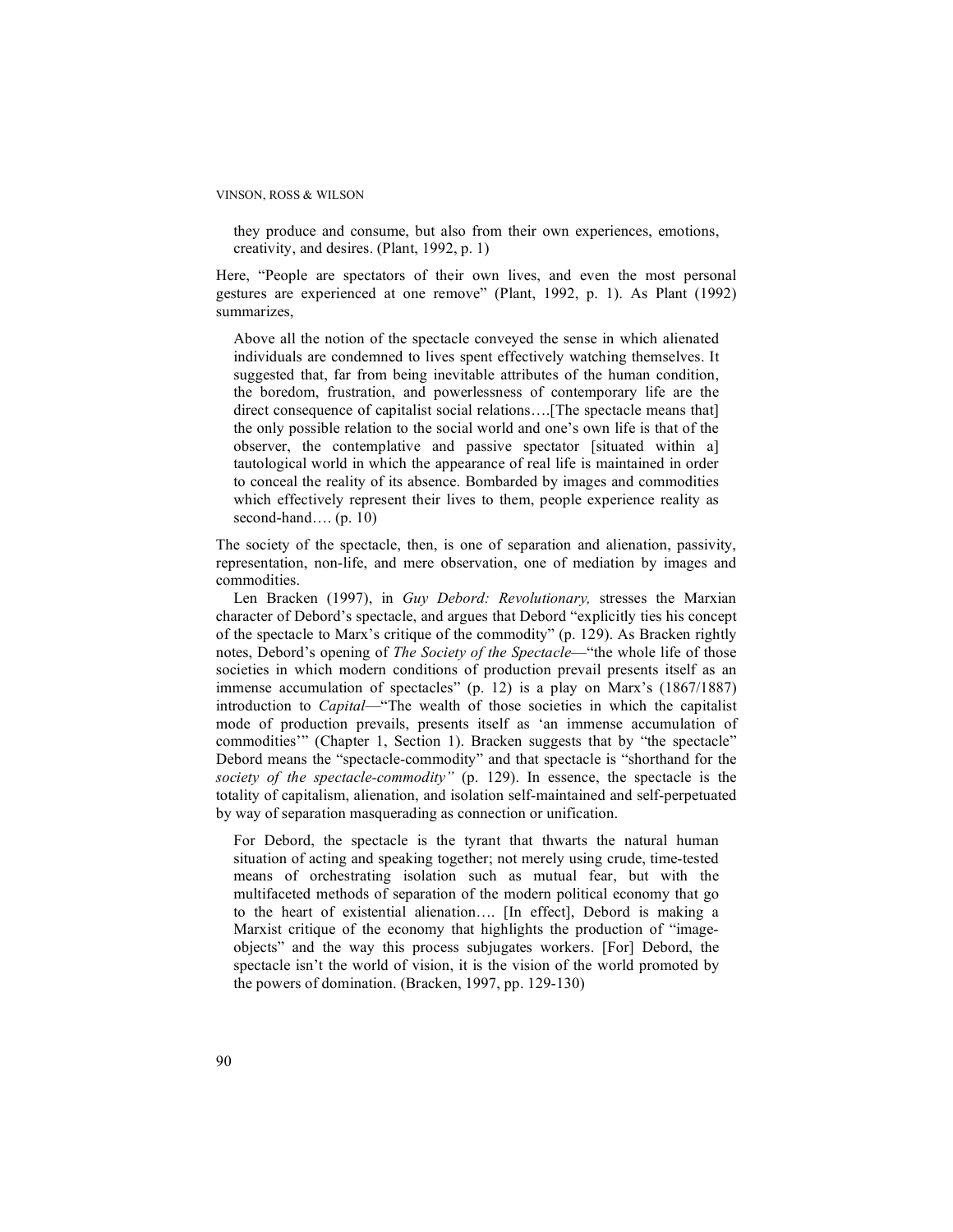Further, Bracken (1997) understands the spectacle as Debord's update of Lukacs' (1923/1967) interpretation of reification and fetishism. From this perspective, the clearest and most effective way of making sense of what the spectacle means "is to equate the society of the spectacle-commodity with the entire economic ecology that none of us can escape: the spectacle as the economy and its self-representation" (p. 131). In the spectacle, "as people consume the object-images that circulate in a society governed by…meaning-making machinery, they become part of the spectacle. Indeed, they become the spectacle" (p. 131).

Anselm Jappe's (1999) take on the Debordian spectacle, most notably in his biography *Guy Debord*, parallels to some extent the interpretations of Bracken. Like Bracken, Jappe suggests that too frequently the spectacle is misunderstood *solely* as the powerful workings of the contemporary and "neutral" mass media. In Jappe's judgment, this view is too simplistic and incomplete; it is a misreading of Debord. As Jappe (1999) argues:

Invasion by the means of mass communication is only seemingly a deployment of instruments that, even when badly used, remain essentially neutral; in reality the operation of the media perfectly expresses the entire society of which they are a part. The result is that direct experience and the determination of events by individuals themselves are replaced by a passive contemplation of images (which have, moreover, been chosen by other people).  $(p. 6)$ 

This point is that the mass media are not themselves the spectacle, but are rather one political and politicized aspect or expression of the entirety of the society of the commodity-spectacle—in Debord's (1967/1995) words, "its most stultifying superficial manifestation" (p. 19). Or, as Bracken (1997) writes:

…people [too often] narrowly identify Debord's concept of the spectacle with media images...Debord very explicitly states that...the "mass media" is only a "glaring superficial manifestation" of the spectacle. (pp. 130-131)

In Jappe's (1999) reading of Debord, central to understanding the spectacle is making sense of separation, or the "fragmentation" of life "into more and more widely separated spheres, and the disappearance of any unitary aspect of society" (p. 6). Here Jappe takes on Debord's famous conception of spectacular alienation—an outgrowth of Marx's view. Where alienation meant historically "an obvious downgrading of *being* into *having*…. the present stage, in which social life is completely taken over by the accumulated products of the economy, entails a generalized shift from *having* to appearing" (Debord, 1967/1995, p. 16). It is here, spectacular alienation/separation, which the importance of image comes into play.

The spectacle consists in the reunification of separate aspects at the level of the image. Everything life lacks is to be found within the spectacle, conceived of as an ensemble of independent representations. (Jappe, 1999, p. 6)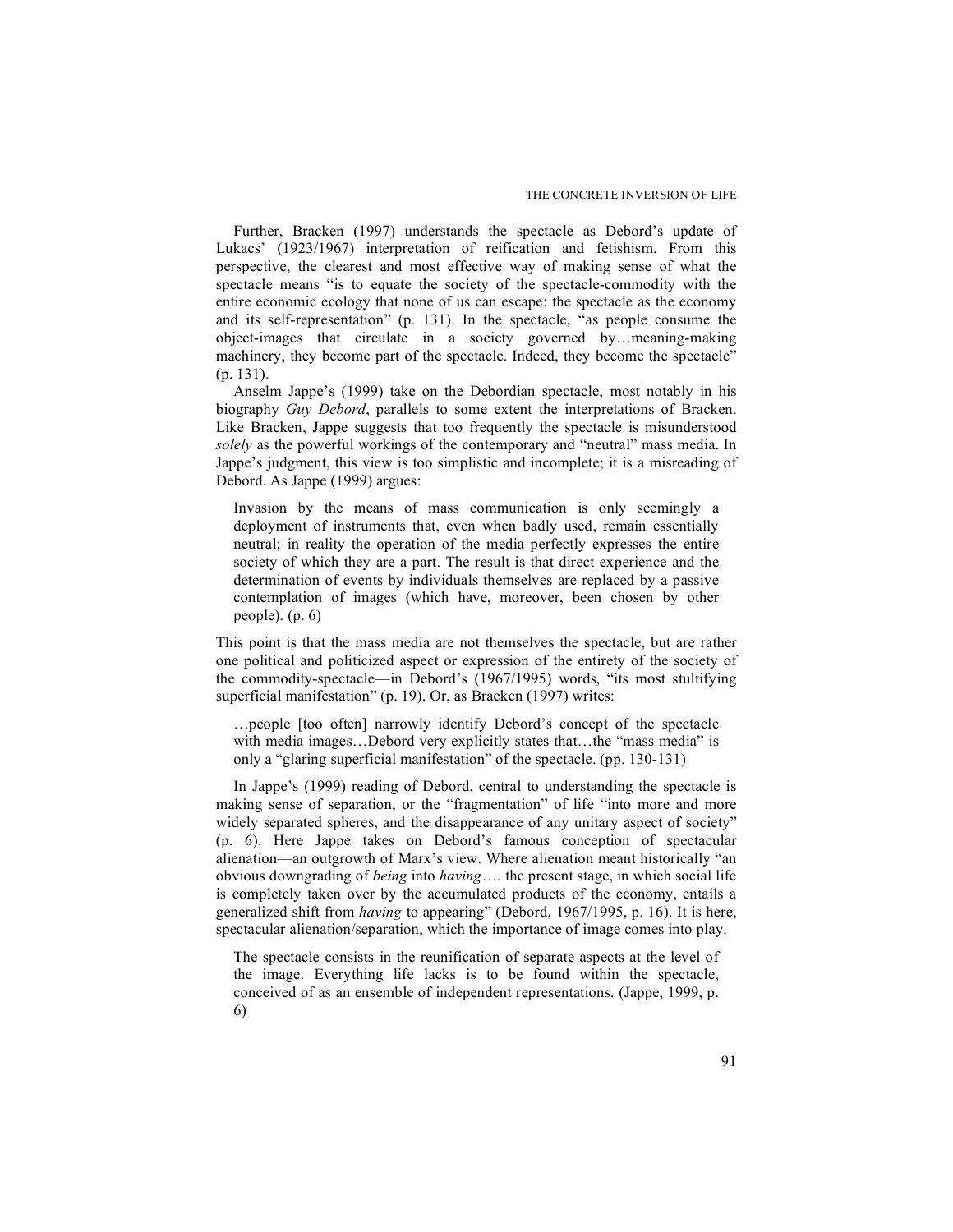This, for Debord, was a *reunification in separateness,* one that worked toward the specific ends and interests of the spectacle, of its strengthening and reproduction. Within the context of the hegemony of appearance, "everywhere we find reality replaced by images. In the process, images end up by becoming real, and reality ends up transformed into images" (Jappe, 1999, p. 7).

As Jappe (1999) argues, however, the problem is not with images or representations per se, but rather it "resides in the independence achieved by representations" (p. 8). Such representations, though "born of social practice, behave as independent beings" (p. 8), existing outside of human control, speaking to human beings monologically, and requiring only passive contemplation and spectatorship to maintain their dominance and their ability to fragment and to reunite in separation to the spectacle's own politico-economic advantage.<sup>5</sup> This, in essence, is the ontology of what today we call viral.

From Plant, Bracken, and Jappe, then, we are left with a fairly straightforward view of the spectacle. It is as Ford (2005) states: "In *The Society of the Spectacle* Debord describes in 221 theses a society devastated by the shift from use-value and material concreteness to exchange value and the world of appearances" (p. 102). Or as Debord (1988/1998) himself wrote in *Comments on the Society of the Spectacle*:

In 1967, in a book titled *The Society of the Spectacle,* I showed what the modern spectacle was already in essence: the autocratic reign of the market economy which had acceded to an irresponsible sovereignty, and the totality of new techniques of government which accompanied this reign. (p. 2)

Overall, then, the society of the spectacle is modern capitalist existence extended throughout the entirety of social and individual life. It is alienation, as we are separated—fragmented—from one another and from ourselves via autonomous, mediating images and commodities that present, in effect, our lives to us. Being is appearing, as living and experiencing have been reduced to the consumptive and passive contemplation and mere observation that the society of the spectacle necessitates. The spectacle, dictatorial politico-economic capitalism, leads to spectatorial non-life, which in turn strengthens and perpetuates, through its totalizing unification-in-separation tendencies, the spectacle—that is, itself. It is/we are the spectacle.

#### *Our Interpretation*

In "Separation Perfected" Debord (1967/1995) presents the society of the spectacle—or, simply, "the spectacle"—according to four defining and overlapping themes: (a) separation versus unity and unity within separateness; (b) the expansion of capitalism into all aspects of social life; (c) the replacement of living and experiencing by representation or the mediation of social life by images; and (d) appearance-based passivity, contemplation, observation-spectatorship, and falsity.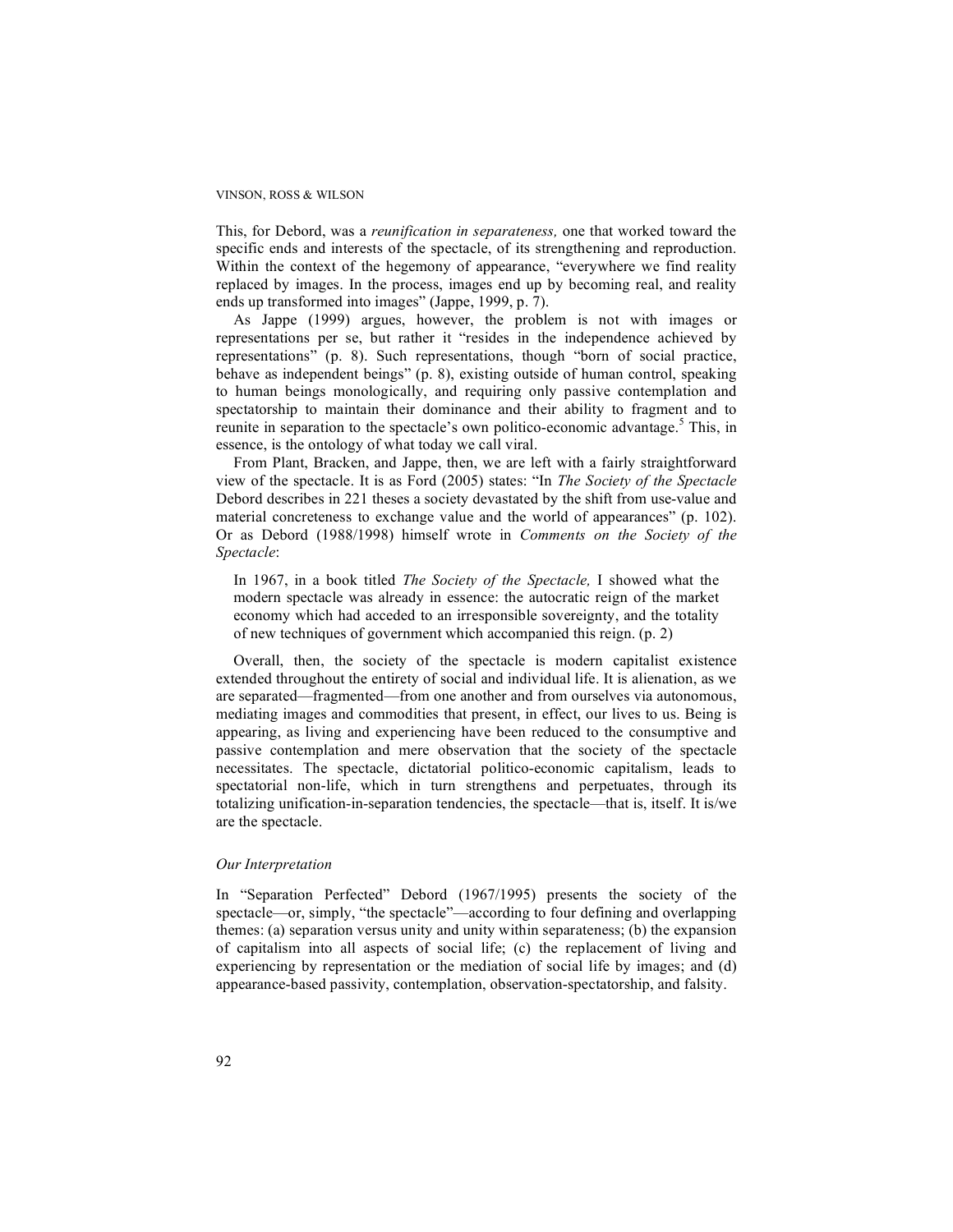*Separation versus unity / unity within separateness.* Debord (1967/1995) calls separation "the alpha and omega of the spectacle"  $(T25)$ <sup>6</sup>; separation in fact is the spectacle and the spectacle's cause and effect. Grounded in the power of the selfperpetuating economic order and in the mediation of the social by images, separation (and the related phenomena of isolation, alienation, and fragmentation) becomes not only separation from the products of one's labor (historical alienation) and separation from others via representation (isolation), but also separation from self (fragmentation).

The spectacle is hence a technological version of the exiling of human powers in a 'world beyond'—and the perfection of separation *within* human beings. (T20)

The spectacle *appears,* however, as a means of unification, not one of separation, and it is this, for Debord, that reveals its ultimate deceit. "As a part of society, [the spectacle] is that sector where all attention, all consciousness converges" (T3). Though the spectacle also appears "as society itself" (T3), when seen as only a part, a specific focal point, the emptiness of the spectacle's apparent unity becomes clear. "Being isolated—and precisely for that reason—this sector is the locus of illusion and false consciousness; the unity it imposes is merely the official language of generalized separation" (T3), or unity within separateness*.* For Debord this is crucial, for "the origin of the spectacle lies in the world's loss of unity" (T29). The spectacle's falseness is its seeming ability to authentically reunify when in fact it divides. What unification there is rests simply on a linkage through isolation—workers from the products of their labor, "spectators" from one another, self from self. The spectacle indeed does "unite what is separate, but it unites it only *in its separateness*" (T29). It is this truth, according to Debord, upon which the modern economy, which is produced by and produces isolation, and the modern ascendancy of non-life, "the spectator's alienation from and submission to the contemplated object" (T30), both depend.

*The expansion of capitalism into all aspects of social life.* Debord's second theme, the expansion of the economy—of capitalism—into all aspects of social life, illuminates his notion of "the spectacle [as] both the outcome and the goal of the dominant mode of production" as it comes to rule, as it comes to be—as it "epitomizes"—"the prevailing mode of social life" (T6). The economic becomes the social and the social becomes the economic, ad infinitum. Thus, "what the spectacle expresses is the total practice of one particular economic and social formation; it is…that formation's agenda" (T11). It is also, therefore, our formation and our agenda.

The spectacle is, moreover, "the perfect image of the ruling economic order" (T14) and its—society's—*"chief product"* (T15). It produces and is produced by the social/economic sphere; it is "simply the economic realm developing *for itself*" (T16), with no other ends, such that the spectacle's "triumph," "founded on separation, leads to the *prolitarianization of the world*" (T26). The economy and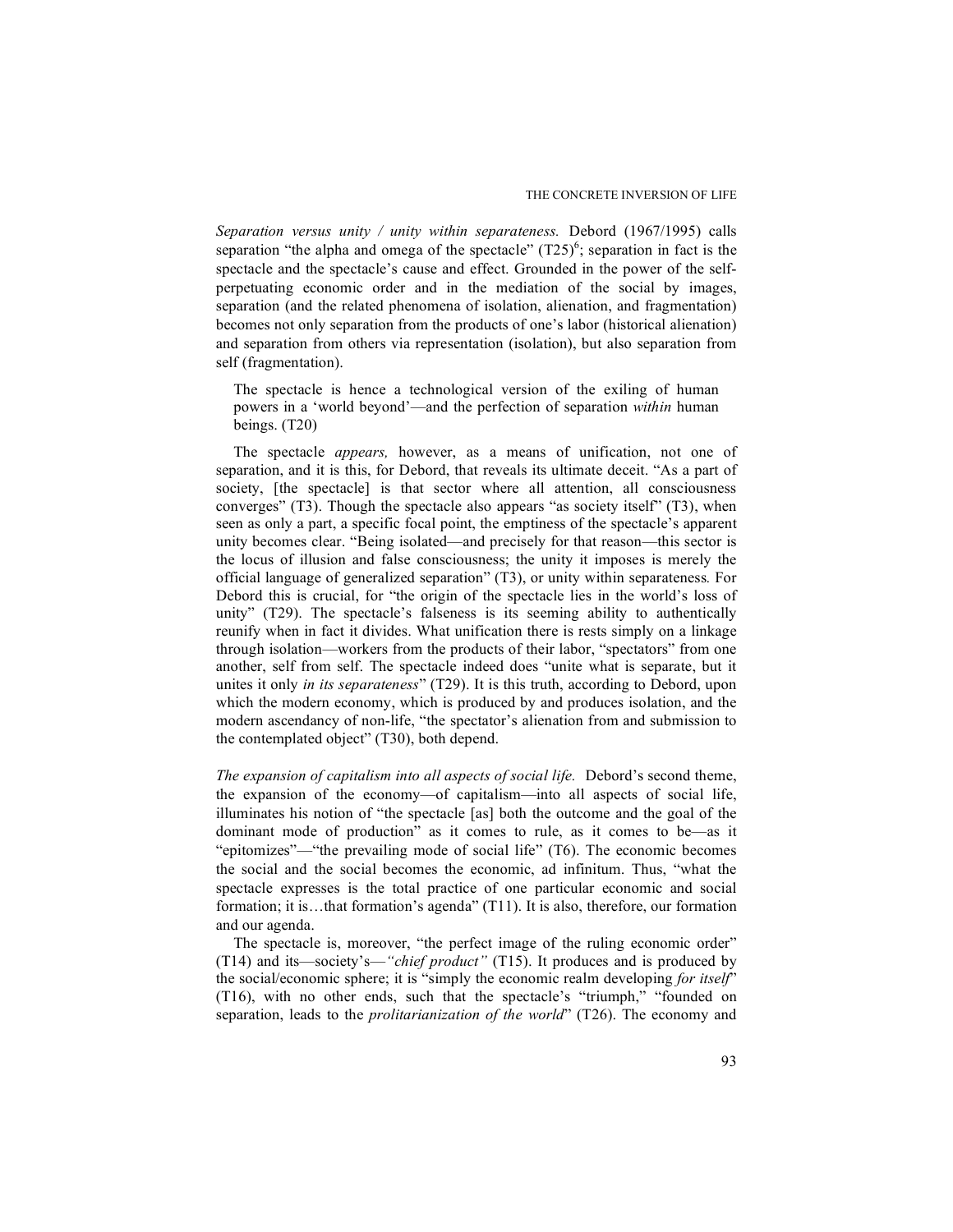the spectacle and separation merge—they become indistinguishable. This is because "the spectacle's function in society is the concrete manufacture of alienation…the alienation that has inhabited the core of the economic sphere from its inception" (T32) and that fundamentally "cuts people off from their lives" (T33). For in the end, "the spectacle is *capital* accumulated to the point where it becomes image" (T34), mediation, and non-life.

*The replacement of living and experiencing by representation.* According to Debord (1967/1995), "The whole life of those societies in which modern conditions of production prevail presents itself as an immense accumulation of spectacles. All that once was directly lived has become mere representation" (T1). Representation, however, is not in itself the spectacle. For "The spectacle is not a collection of images; rather, it is a social relationship between people that is mediated by images" (T4). It is our mode of (non)life, therefore, not representations or images per se, that defines the spectacle. In other words, whatever the particular image and whatever the particular mechanism of mass mediation, the spectacle is "a visible negation of life…a negation of life that has invented a visual form for itself" (T10) in which "all activity is banned, all *real* activity has been forcibly channeled into the global construction of the spectacle" (T27). The spectacle, thus, is not image or representation, but life as representation, social relationships mediated by images; it is a construction of social life which "in its generality is a concrete inversion of life, and, as such, the autonomous movement of non-life" (T2). To the extent that life is representation and social relationships are image-mediated, and granting the totalizing power of such modern inventions as capitalism and the mass media, then, Debord concludes, life itself has become and is *appearance-life* rather than *real-life,* and there is no longer any experience, any unmediated social, any unified or genuine being.

Finally, this spectacular world of non-life reaches it "highest expression in the world of the autonomous image, where deceit deceives itself" (T 2).

For one to whom the real world becomes real images, mere images are transformed into real beings—tangible figments which are the efficient motor of trancelike behavior…. The spectacle is by definition immune from human activity, inaccessible to any projected review or correction….Wherever representation takes on an independent existence, the spectacle reestablishes its rule. (T18)

The power of the spectacle to elevate the unreal to the real—the image-life—is then its life's blood, its peculiar mechanism of reproductive and self-serving maintenance.

*Appearance-based passivity, contemplation, and spectatorship.* In the society of the spectacle appearance comes to matter more than anything else that transforms life into *non*-life—passivity, contemplation, spectatorship. Or, rather, appearance and alienation. Within the spectacle being equals appearing, and "'everything that appears is good; whatever is good will appear'" (T12). In fact, "the spectacle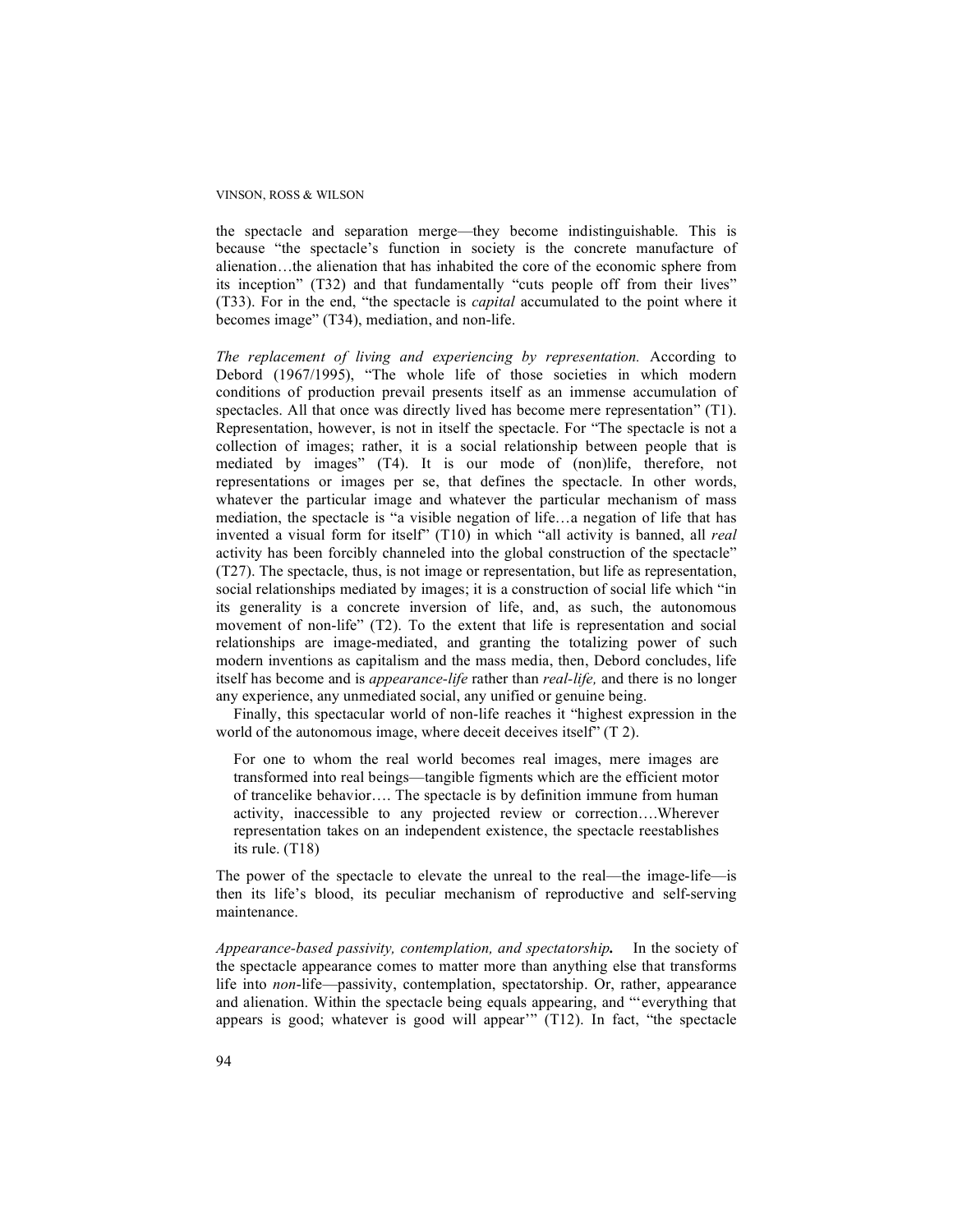proclaims the predominance of appearances and asserts that all human life, which is to say all social life, is mere appearance" (T10). Here there is nothing else but passivity, contemplation, and spectatorship—watching. The spectacle is "modern passivity" (T13) and modern unreal reality, modern non-life. It is the mediation of all relationships, being, experience, and existence by image-objects and the modern politico-economic (capitalist) commodity-image; it is the spectacular complex that dominates humanity and denotes the entirety of what it is to be—to appear human.

For Debord (1967/1995) *non*-life is *appearance*-life; as "the spectacle turns reality on its head" (T8) life and non-life are inverted. "Lived reality suffers the material assaults of the spectacle's mechanisms of contemplation…" (T8). Life becomes non-life, experience becomes contemplation, and unity in separateness the spectacle itself—becomes the contemplated. It is precisely here, in spectacular "society's real unreality" (T6), that "truth is a moment of falsehood" (T9), and that life actually becomes non-life, a "reality" of appearing and seeing, "a universe of speculation" (T19). It is, further, within this realm of non-life, of appearance-life, that (1) the spectacle operates, both as producer and produced and cause and effect, and (2) the sovereign economy, the autonomous image, passive contemplation, and appearance form and are formed by the spectacular "perfection" of separation.

Overall, then, considering the explications offered by Plant, Bracken, and Jappe as well as our own interpretations, we are left with a general conception of the Debordian spectacle as a phenomenon characterized by both an inherent critical complexity and a gestalt-like architecture in which its whole is created out of the interaction of its several and diverse essential elements. In sum, the society of the (commodity) spectacle—*the spectacle*—is the totality of contemporary, postmodern social life: alienation, isolation, fragmentation; the sovereign and encroaching power of the economic sphere; the mediating, autonomous imageobject/commodity-image; spectatorship, passivity, contemplation (of ourselves, of others, of images); appearance; and the false, deceitful, unreal reality of "separation perfected," (re)unity within separateness.

In the next section we provide a perspective on contemporary social studies education drawing principally on the NCSS's (1994, 2008) *Expectations of Excellence.*

#### CIVIC COMPETENCE AND SOCIAL STUDIES EDUCATION

According to the National Council for the Social Studies social studies is

the integrated study of the social sciences and humanities to promote civic competence…Its purpose…is to help young people make informed and reasoned decisions for the public good as citizens of a culturally diverse, democratic society in an interdependent world. (NCSS Task Force on Standards for Social Studies [TFSSS], 1994, p. 3; NCSS Curriculum Review Task Force [CRTF], 2008, p. 6)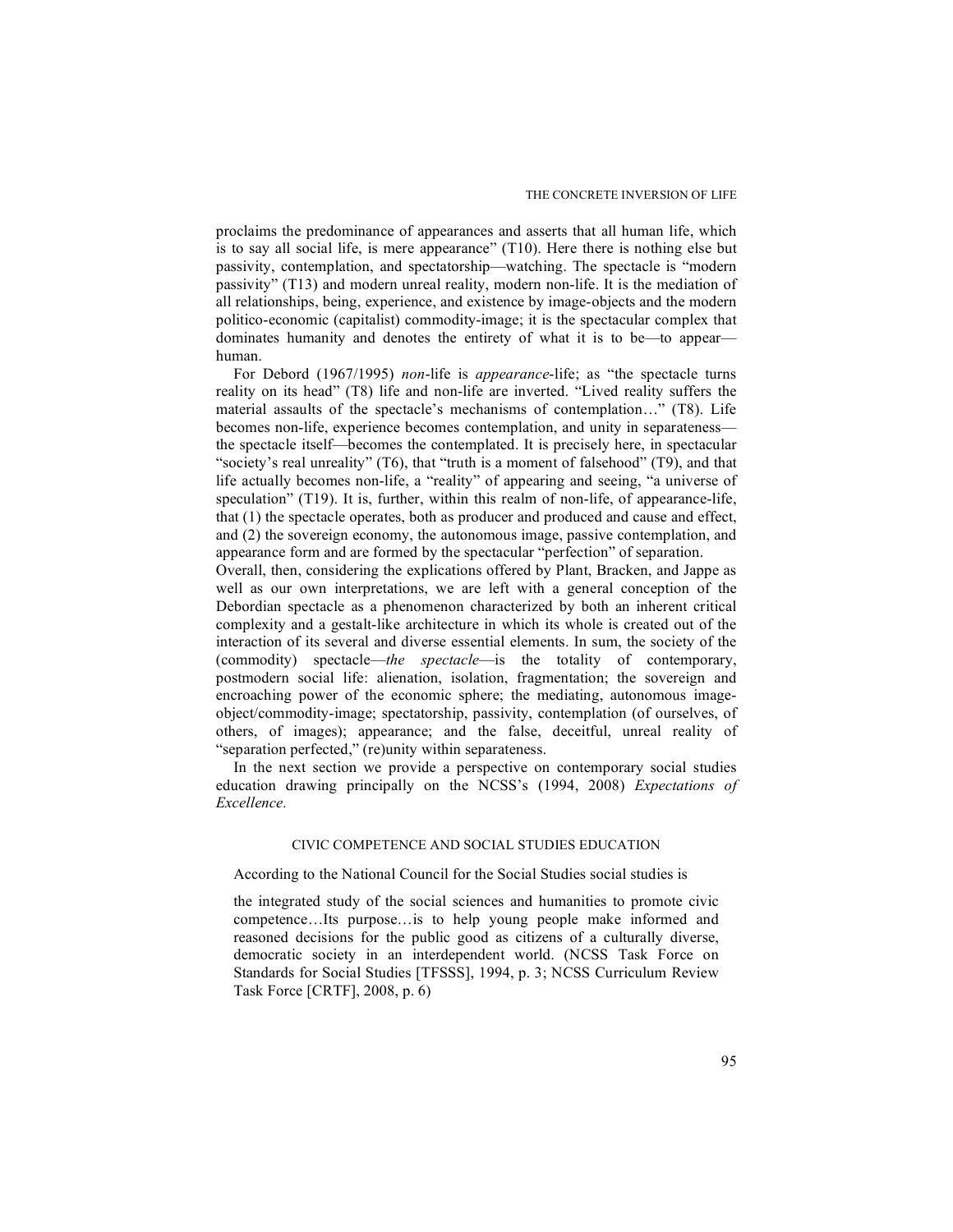NCSS defines "civic competence" both as "the knowledge, intellectual processes, and dispositions required of students to be active and engaged participants in groups and public life (CRTF, 2008, p. 6) and as "the knowledge, skills, and attitudes required of students to be able to assume 'the office of citizen' (as Thomas Jefferson called it) in our democratic republic" (TFSSS, 1994, p. 3). For the NCSS this purpose of promoting civic competence is one of the distinguishing features of social studies; the second, that social studies "integrate[s] knowledge, skills, and attitudes within and across disciplines" (TFSSS, 1994, p. 3) supports the first. Both require, in the vision of the NCSS, an understanding of and a commitment to "the inclusion of all students" and "diversity" (CRTF, 2008, pp. 6- 7). In the *Expectations of Excellence* (TRSSS, 1994; CRTF, 2008) "thematic strand" most clearly connected to civic competence—Strand Ten, "Civic Ideals and Practices"—NCSS maintains that "Social studies programs should include experiences that provide the study of the ideals, principles, and practices of citizenship in a democratic republic" (TRSSS, 1994, p. 30; CRTF, 2008, p. 21).

Overall, then, the NCSS's approach to citizenship can be characterized as one in which (a) citizenship education as informed and reasoned decision-making for the public good is the fundamental purpose of social studies education; (b) effective citizenship is civic competence; and (c) civic competence results from social studies education that involves teaching and learning those knowledges, intellectual skills and processes, attitudes, and dispositions that are most consistent with or relevant to understanding and strengthening democracy and "democratic" global interconnectedness. In the next section we attempt to make sense of this view of social studies education vis-à-vis the spectacle and critical pedagogy.

# THE SPECTACLE, CRITICAL PEDAGOGY, AND CRITICAL SOCIAL STUDIES EDUCATION

The social studies are understood to be those whose subject matter relates directly to the organization and development of human society and to [the human being] as a member of social groups. (Committee on Social Studies, 1916, p. 9)

Our purpose in this section is twofold. First we attempt to construct a definition of critical social studies education by applying the principles and characteristics of contemporary critical pedagogy to the conception of social studies education outlined by the NCSS. Second, we consider how and to what extent Debord's notion of the spectacle might contribute to the theory and practice of contemporary critical social studies education. Our focus throughout is upon the theory and practice of both the organization of society and the individual as a member of society, as a member of social groups.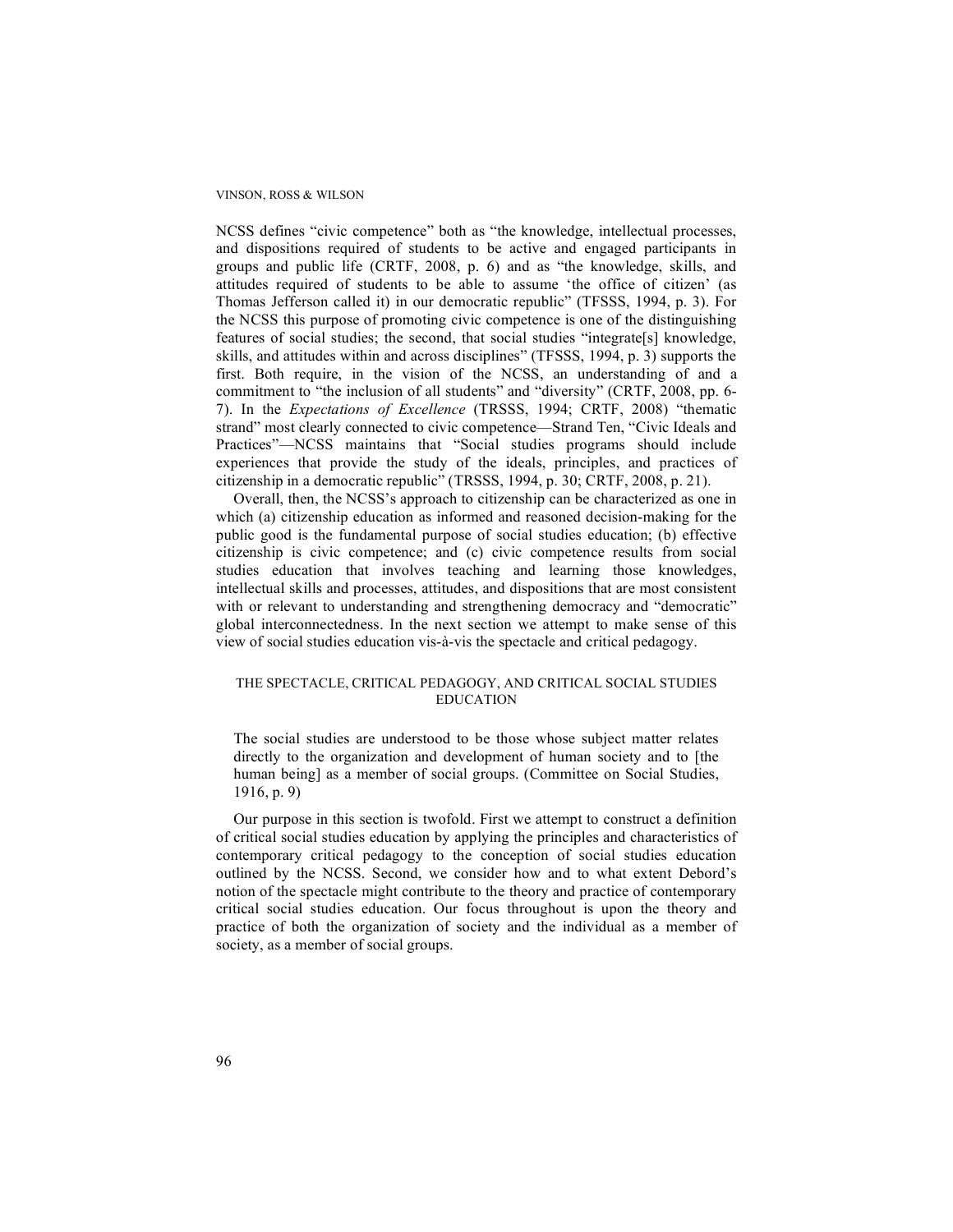## *Critical Social Studies Education*

Although contemporary critical social studies education is grounded in the closely related though broader and more multifaceted realm of critical pedagogy, its roots go back at least to the works of Karl Marx.<sup>7</sup> In its modern form it evolved most obviously from the writings of John Dewey (1916/1966, 1938/1963, 1956), social reconstructionists such as George S. Counts (1932) and Harold Rugg (1923), and the scholarship of such early critical pedagogues as Paulo Freire (1970) and Samuel Bowles and Herbert Gintis (1976).

In the social studies proper, much of the initial critical framework was developed by authors such as William B. Stanley and Jack L. Nelson (1986). More recent efforts to define and create critical social studies can be found in the work of Gibson (2007), Hursh and Ross (2000), Kincheloe (2001), Malott and Pruyn (2006), Marciano (1997), Marker (2000), Ross (2000a, 2006), Ross and Queen (2010), and Vinson (1999, 2006).

Defining the means and ends to be pursued in critical social studies is not something that can or should be done once and for all, or separated from the experience of everyday life in a particular context. There is no monolithic program, plan, or approach that encompasses critical social studies and any attempt to characterize it must necessarily be at least somewhat imprecise and incomplete. That said, critical social studies education is typically recognized as left-leaning opposition to "traditional," "dominant," or "mainstream" social education, however each of these is defined (e.g. Ross, 2000a). It is often characterized as social studies for social justice and participatory democracy. Critical social studies most often is linked to teaching and learning that takes seriously the causes and effects of racism, classism, sexism, heteronormativity, ableism and other technologies of oppression. It explores questions of power, culture, and difference, incorporating both theoretical and activist orientations, and it seeks in the process the construction of some mode of socio-pedagogical praxis committed to some form of emancipatory/resistance-directed social reconstruction. <sup>8</sup>

Our view of critical social studies education is fixed most directly in the theoretical and practical principles of contemporary critical pedagogy. As a complex field of study, critical pedagogy is inclusive; its tenets and influences are wide-ranging so that no two "critical pedagogues" likely agree entirely on every point or issue. In its contemporary constructions critical pedagogy draws upon a range of radical perspectives, including but not limited to neo-Marxism, feminist theory, critical race theory, postmodernism/poststructuralism, cultural studies (and related disciplines such as film and media studies), queer studies, postcolonial studies and anarchism.

Perhaps the most distinguishing element of critical pedagogy is its aim to empower people to transform their world. There is no uniform definition of critical pedagogy as educators and theorists have transformed the concept over the years as they deployed new approaches to understanding the world and changing it.

Critical pedagogy usually refers to educational theory, teaching, and learning practices that aim to raise learners' critical consciousness regarding oppressive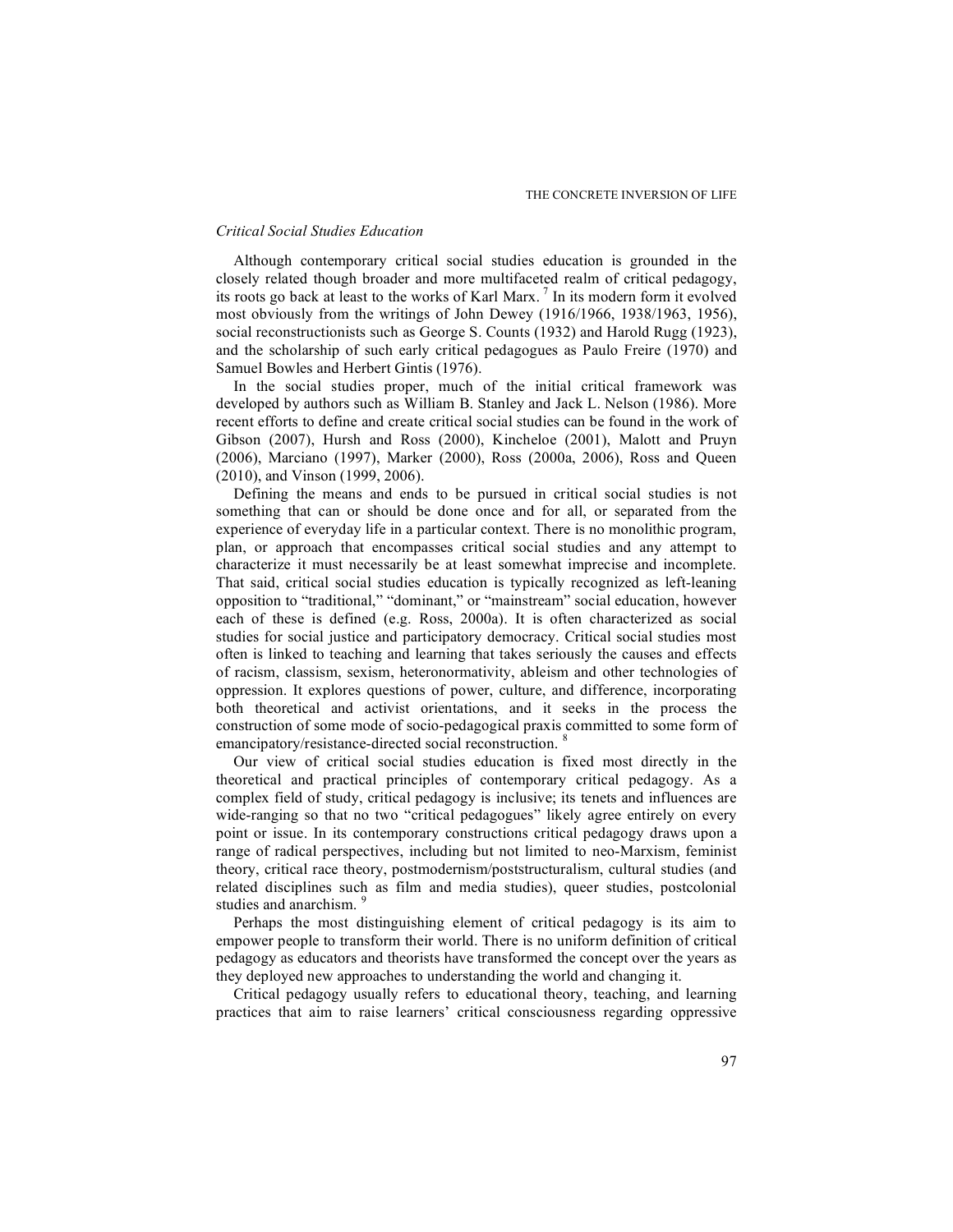social conditions. Critical pedagogy focuses on the development of critical consciousness for both "personal liberation" and collective political action aimed at overcoming oppressive social conditions and to create a more egalitarian, socially just world. Pedagogy that is critical encourages students and teachers to understand the interconnected relationships among knowledge, culture, authority, ideology, and power. Understanding these relationships in turn facilitates the recognition, critique, and transformation of existing undemocratic social practices and institutional structures that produce and sustain inequalities and oppressive social relations.

Critical pedagogy is particularly concerned with reconfiguring the traditional student/teacher relationship, where the teacher is the active agent, the one who knows, and the students are the passive recipients of the teacher's knowledge. The critical classroom is envisioned as a site where new knowledge, grounded in the experiences of students and teachers alike, is produced through meaningful dialogue. In short, critical pedagogy aims to empower to students by: (1) engaging them in the creation of personally meaningful understandings of the world; and (2) providing opportunities for students to learn that they have agency, that is their actions can enable social change.

Lastly, according to Kincheloe (2007), critical pedagogy today involves a new synthesis of critical principles. He identifies the "key dimensions of this critical synthesis" as:

- The development of a socio-individual imagination;
- The reconstruction of the individual outside the boundaries of abstract individualism;
- The understanding of power and the ability to interpret its effects on the social and the individual;
- The provision of alternatives to the alienation of the individual;
- The cultivation of a critical consciousness that is aware of the social construction of subjectivity;
- The construction of democratic community-building relationships between individuals;
- The reconceptualization of reason—understanding that relational existence applies not only to human beings but concepts as well; and
- The production of the social skills necessary to active participation in the transformed, inclusive democratic community. (pp. 35-39)

Taken together, these principles and characteristics present a reasonably good portrait of contemporary critical pedagogy—its commitments, its key concepts, and its theoretical alignments. When applied to the depiction of citizenship education offered by NCSS, they suggest insights into what a meaningful understanding of critical social education *might* look like.

For instance, what would "civic competence" mean from a critical pedagogical perspective? What knowledges, skills and intellectual processes, attitudes and dispositions would it require? What would define the "public good" toward which citizens are to make "informed and reasoned decisions"? What kinds of decisions would these be?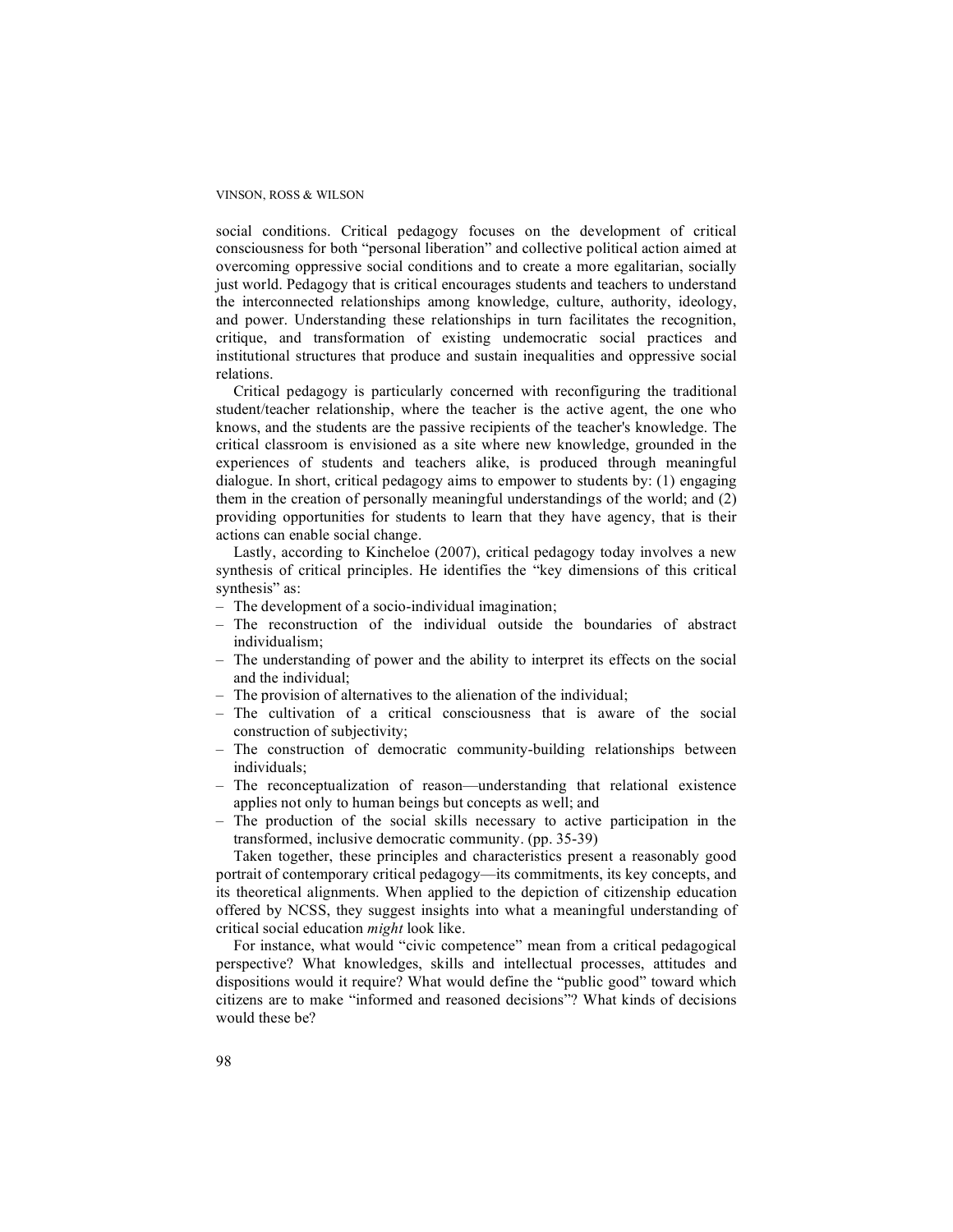The knowledge component of civic competence might include, for example, an interdisciplinary understanding of concepts or ideas such as marginalization, disenfranchisement, class, gender, race, ideology, hegemony, critical consciousness, and resistance and their relationships to social justice and equality—their complexities, contextualizations, histories, and present-day enactments (Darder, Baltodano, & Torres, 2003; Kincheloe, 2005). These concepts, from a critical perspective, could not be reduced, say, to a set of vocabulary terms to be memorized and multiple-choiced. An in-class or school-based curricular effort might involve, as but one example, a "thematic unit" on oppression, perhaps following Iris Marion Young's (1992) broad and multidisciplinary "five faces of oppression" framework.

As advanced by Kincheloe (2005), of course, such an approach would be "interested in maintaining a delicate balance between social change and cultivating the intellect—developing a rigorous education in a hostile environment that accomplishes both goals" (p. 21). So with respect to civic competence, critical knowledge would certainly include such "traditional" content as the principles and structures of the Constitution, the Declaration of Independence, and the Bill of Rights.

Further, a critical civic competence might incorporate such requisite skills and intellectual processes as reading the world, social critique, resistance, authentic dialogue, imagination, interpretation, community-building, reasoning, and the social skills necessary to active participation in democracy that would contextualize and characterize the purposes of critical social education. On this last point, Kincheloe (2007) is particularly helpful:

As a result of an evolving critical pedagogy, teachers and students will gain the ability to act in the role of democratic citizens. Studying the ideological in relation to self-development, socially educated individuals begin to conceptualize the activities of social life. Viewing their social actions not only through the lenses of the political but also the economic, the cultural, the psychological, the epistemological, and the ontological, individuals analyze the forces that produce apathy and passivity. In this manner, critical pedagogy [and critical social studies education] comes to embody the process of radical democratization, the continuing effort of the presently excluded to gain the right and ability to have input into civic life. As individuals of all stripes, ages, and backgrounds in contemporary hyperreality search for an identity, critical pedagogy provides them an affective social and individual vision in which to invest. Making connections between the political, the economic, the cultural, the psychological, the epistemological, the ontological, and the educational, individuals gain insight into what is and what could be as well as the disposition to act. Thus, as political agency is cultivated, critical pedagogy becomes a democratic social politic. Once again, social consciousness and the valorization of the individual come together to produce an emancipatory synergy. (p. 39)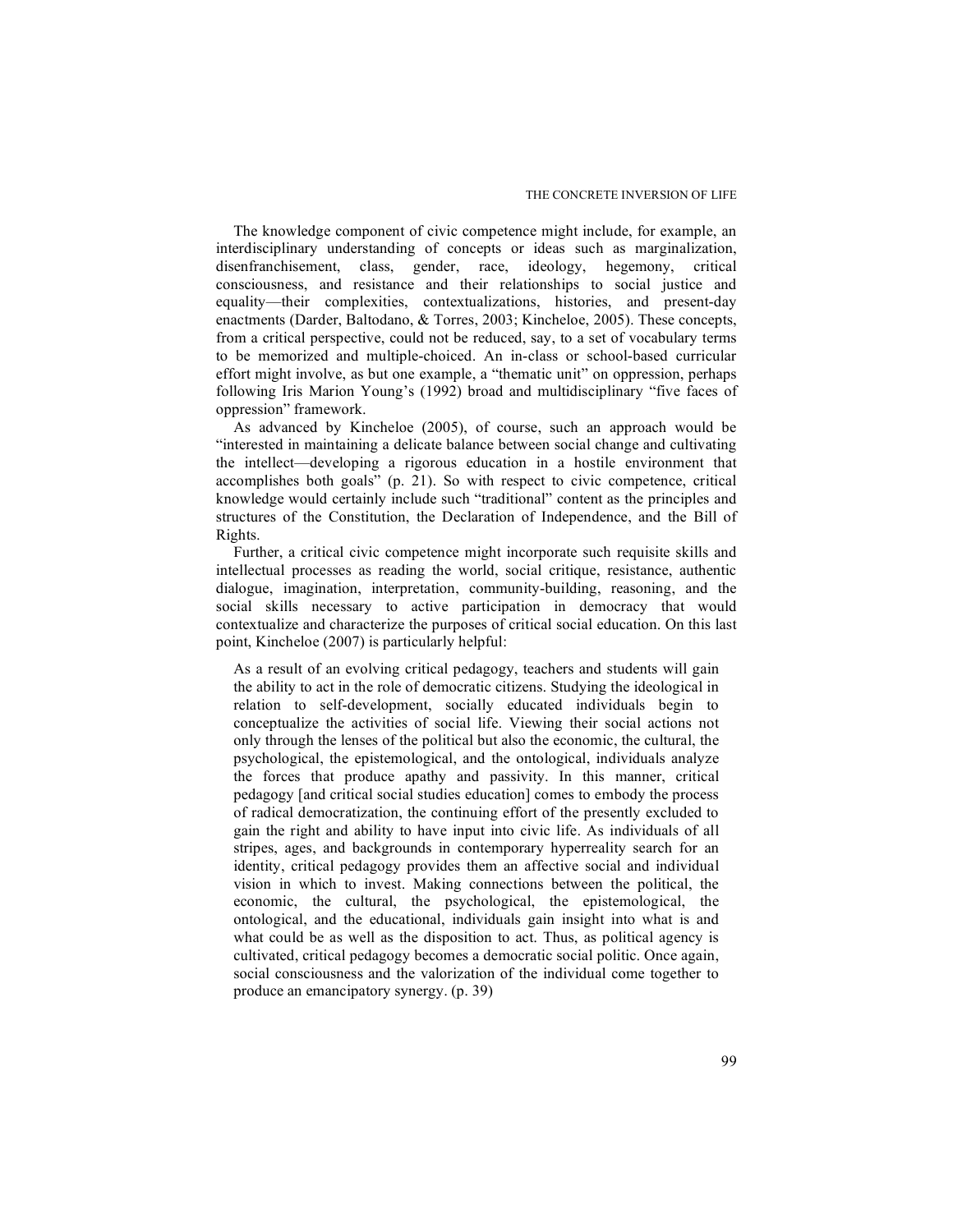The attitudes and dispositions relevant to a critical civic competency might include, among others (a) a commitment to justice and equality (perhaps obviously); (b) an understanding of human activity (including education) as inherently political; (c) a dedication to the alleviation of human pain and suffering (physical, emotional, psychological, and so on); (d) a commitment to empowerment and anti-oppressiveness; (e) taking seriously the issues surrounding identity, culture, and diversity; (f) anti-conformity; (g) a dedication to authentic democracy and community; and (h) an opposition to alienation, marginalization, and silencing/voicelessness.

Informed and reasoned decision-making would be grounded in what Kincheloe (2007) called "the reconceptualization of reason—understanding that relational existence applies not only to human beings but concepts as well" (p. 38). This reconceptualization—or reconstruction—begins both with the understanding of the "irrationality of what has sometimes passed for reason in the post-Enlightenment history of Western societies" and with the formulation of "relational reasoning" (p. 38).

A relational reason understands conventional reason's propensity for conceptual fragmentation and narrow focus on abstraction outside of a lived context. The point here is not to reject rationality but to appreciate the limits of its conventional articulation in light of its relationship to power…. [I]t analyzes the importance of that deemed irrational by dominant Western power and its use-value in sociopolitical affairs and the construction of a critical consciousness. Such alternative ways of thinking are reappropriated via the realization of conventional decontextualization…. All things are a part of larger interactive dynamics, interrelationships that provide meaning when brought to the analytical table. Indeed, our evolving critical pedagogy finds this relational reason so important and so potentially transformative that we see the interaction between concepts as a living process. These relational dynamics permeate all aspects of not only our social education but also of critical consciousness itself. (pp. 38-39)

The ends, the "public good," toward which these knowledges, skills and intellectual processes, attitudes and dispositions would be applied would, of course, be one of a social and educational vision of justice and equality. From a critical pedagogical point of view, this is a vision that "demands a fundamental rethinking, a deep reconceptualization of," for example:

- what human beings are capable of achieving
- the role of the social, cultural, and political in shaping human identity
- the relationship between community and schooling
- ways that power operates to create purposes for schooling that are not necessarily in the best interests of the children that attend them
- how teachers and students might relate to knowledge
- the ways schooling affects…students from marginalized groups [and]

– the organization of schooling and the relationship between teachers and learners. Further, with respect to the good, the public, and society: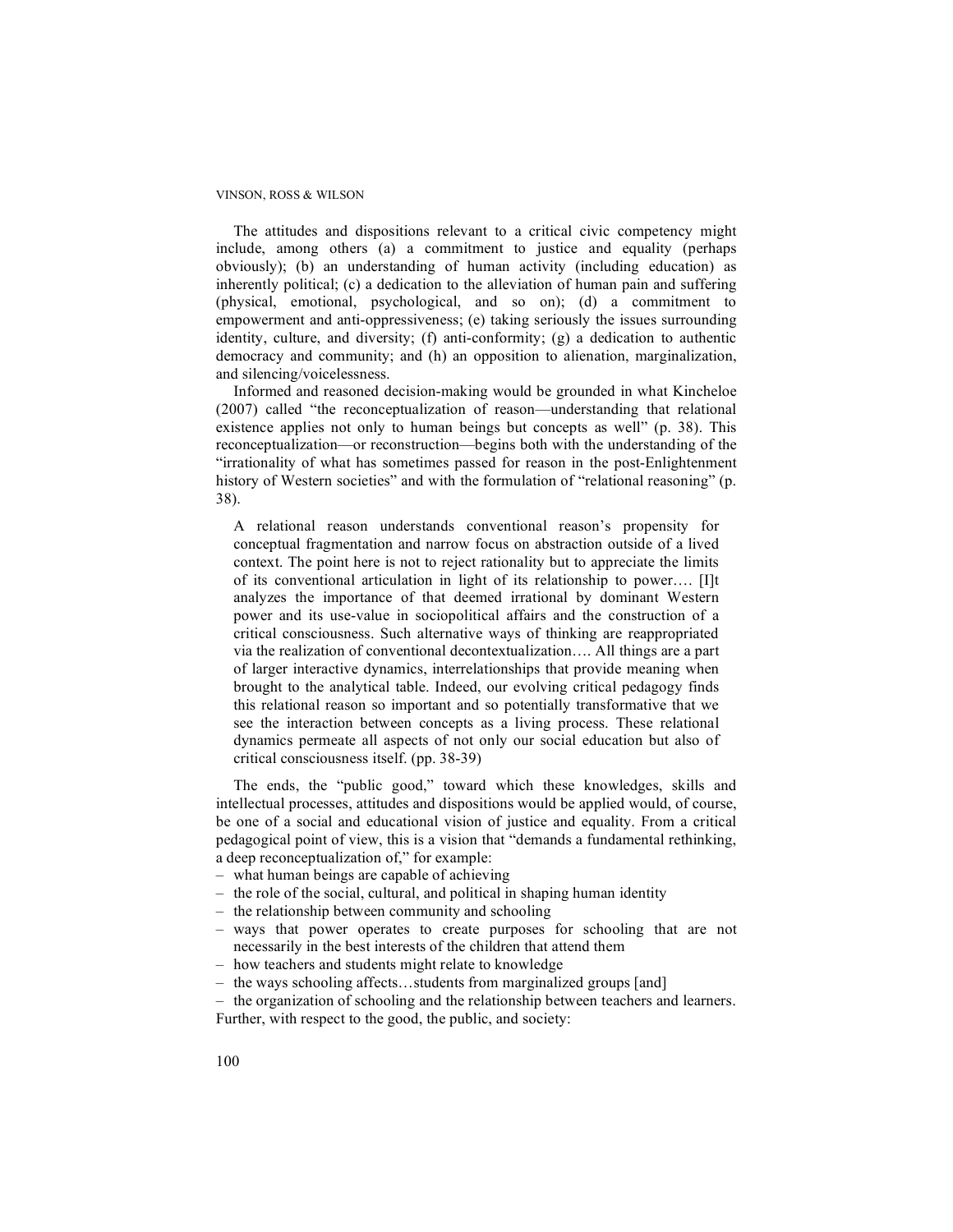A critical pedagogical vision grounded as it is in social, cultural, cognitive, economic and political contexts understands schooling as part of a larger set of human services and community development….In this context, educators deal not only with questions of schooling, curriculum, and educational policy but also with social justice and human possibility…. In this context teachers draw on their larger vision to help them determine what types of human beings they want to graduate from their schools…. If we are unable to articulate this transformative, just, and egalitarian critical pedagogical vision, then the job of schooling will continue to involve taming, controlling, and/or rescuing the least empowered of our students. Such students do not need to be tamed, controlled, and/or rescued; they need to be respected, viewed as experts in their interest areas, and inspired with the impassioned spirit to use education to do good things in the world. (Kincheloe, 2005, pp. 6-8)

This is critical pedagogy directed toward a socially just social transformation, a pedagogy in opposition to dominant, mainstream, and disconnected or reproductive schooling that serves, in this critical view, primarily the interests of the powerful.

So, a cautious and preliminary definition of critical social studies education, one grounded in civic competency and critical pedagogy, might be that

Critical social studies education is education for critical citizenship, that is civic competence, built upon (a) *critical knowledge* (e.g., knowledge of such concepts or ideas as marginalization, disenfranchisement, class, gender, race, ideology, hegemony, critical consciousness, and resistance, (b) *critical skill and intellectual processes* (e.g., reading the world, social critique, resistance, authentic dialogue, imagination, interpretation, community-building, reasoning, and the social skills necessary to active democratic participation), and (c) *critical attitudes and dispositions* (e.g., a commitment to justice and equality; an understanding of human activity as inherently political; a dedication to the alleviation of human pain and suffering; a commitment to empowerment and anti-oppressiveness; taking seriously the dynamics of identity, culture, and diversity; anti-conformity; a dedication to authentic democracy and community; and an opposition to alienation, marginalization, and silencing/voicelessness).

It is such a definition that would orient, that would serve as the heart of, the theory and practice of any critical or radical social studies education.

Although we believe that these should be central to any social studies education, they typically are not, at least with respect to most mainstream social studies programs in our age of standards-based educational reform.

In the next section we consider what contributions Debord's notion of spectacle might make to contemporary critical social studies education.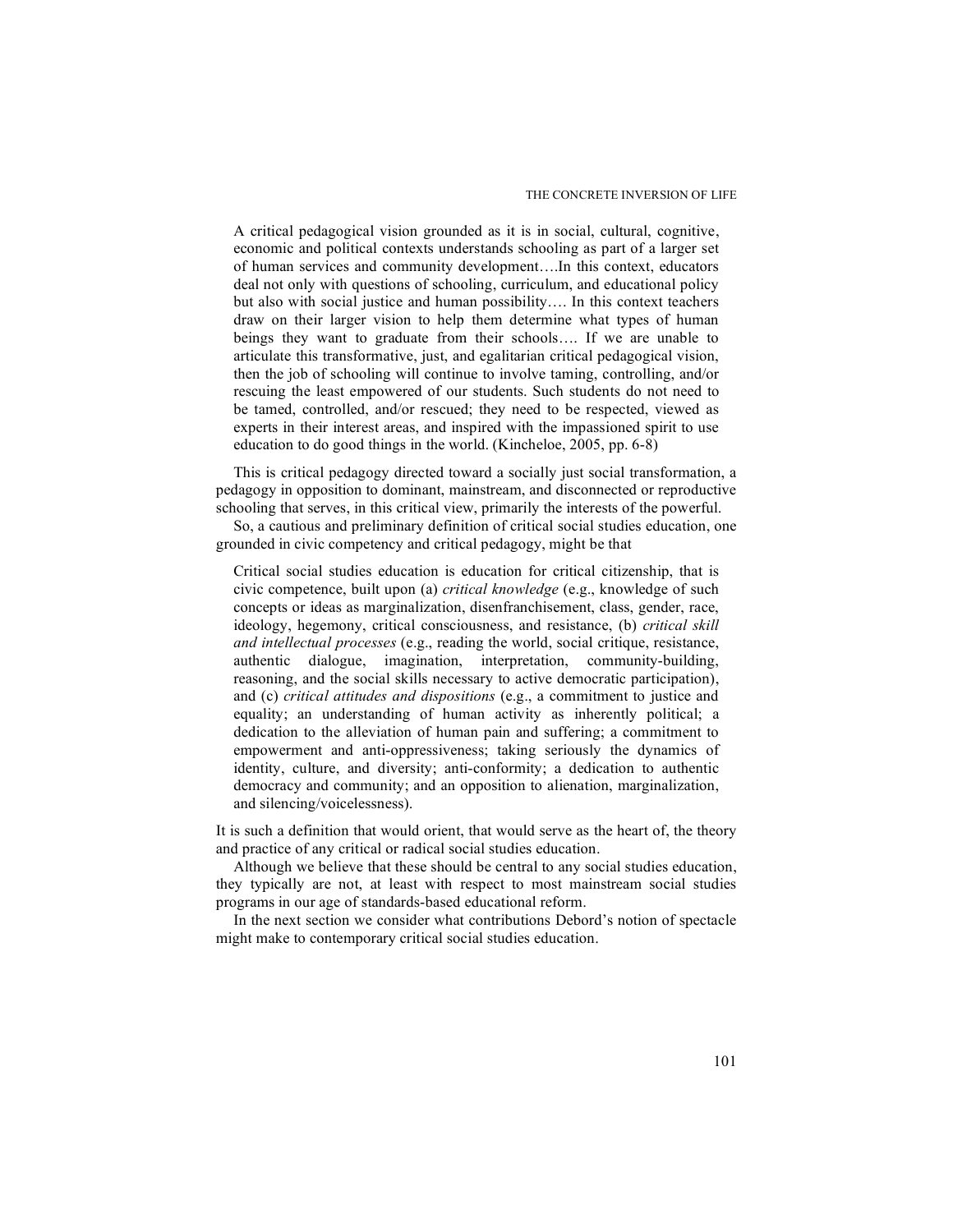# *Critical Social Studies Education and the Spectacle*

Essentially, our conceptual and problematic goal in this section is to combine our initial definition of critical social studies education with our understanding of Debord's construction of the spectacle. To reiterate, we see critical social studies education as, perhaps too obviously, an education for critical citizenship, an education that takes seriously the demands of civic competence and, therefore*,* emphasizes critical knowledge, critical skills and intellectual processes, and critical attitudes and dispositions*.* Our understanding of the spectacle, again, rests on what we see as the four foundational themes Debord pursues in "separation perfected," namely:

- separation versus unity and unity within separateness;
- the expansion of capitalism into all aspects of social life;
- the replacement of living and experiencing by representation (the mediation of social life by images); and
- appearance-based passivity, contemplation, spectatorship, and falsity.

Our main effort here is to consider what each of these themes means with respect to critical knowledge, critical skills and intellectual processes, and critical dispositions.

*Critical knowledge.* Against the backdrop of the society of the spectacle, a contemporary critical citizenship education would focus upon critical knowledge in terms of addressing the following questions:

- How, if at all, and to what extent, is contemporary society one of unity within separateness? What does this mean? What are the implications and/or consequences of this possibility?
- How, if at all, and to what extent, has capitalism—the dominant mode of modern production—infiltrated *all* other aspects of modern society and modern social life/social relations? To what effects?
- What is the significance of the increasingly mediated nature of social interaction—for instance, through Facebook, Twitter, MySpace, YouTube, Blackberrys, texting and so on? Is this significance positive or negative?
- To what extent is society today more passive/contemplative/appearance-based /spectatorial than it was in the past? How has this affected, if at all, what it means to be a good or effective citizen?
- What does/might/should any or all of this mean with respect to social justice, equality, and the rights and responsibilities of citizens—*civic competence?*

The sources of information relevant to such critical knowledge would be both broad and deep, and would include the personal, the "official," the dominant, and the marginalized; it would be knowledge that is fundamentally political, economic, cultural, social, historical, and contextualized, and it would be knowledge that takes the issues of race, gender, sexuality, ability, and class etc. seriously with respect to separation, capitalist oppression, representation, appearance, and passive contemplation (among other considerations).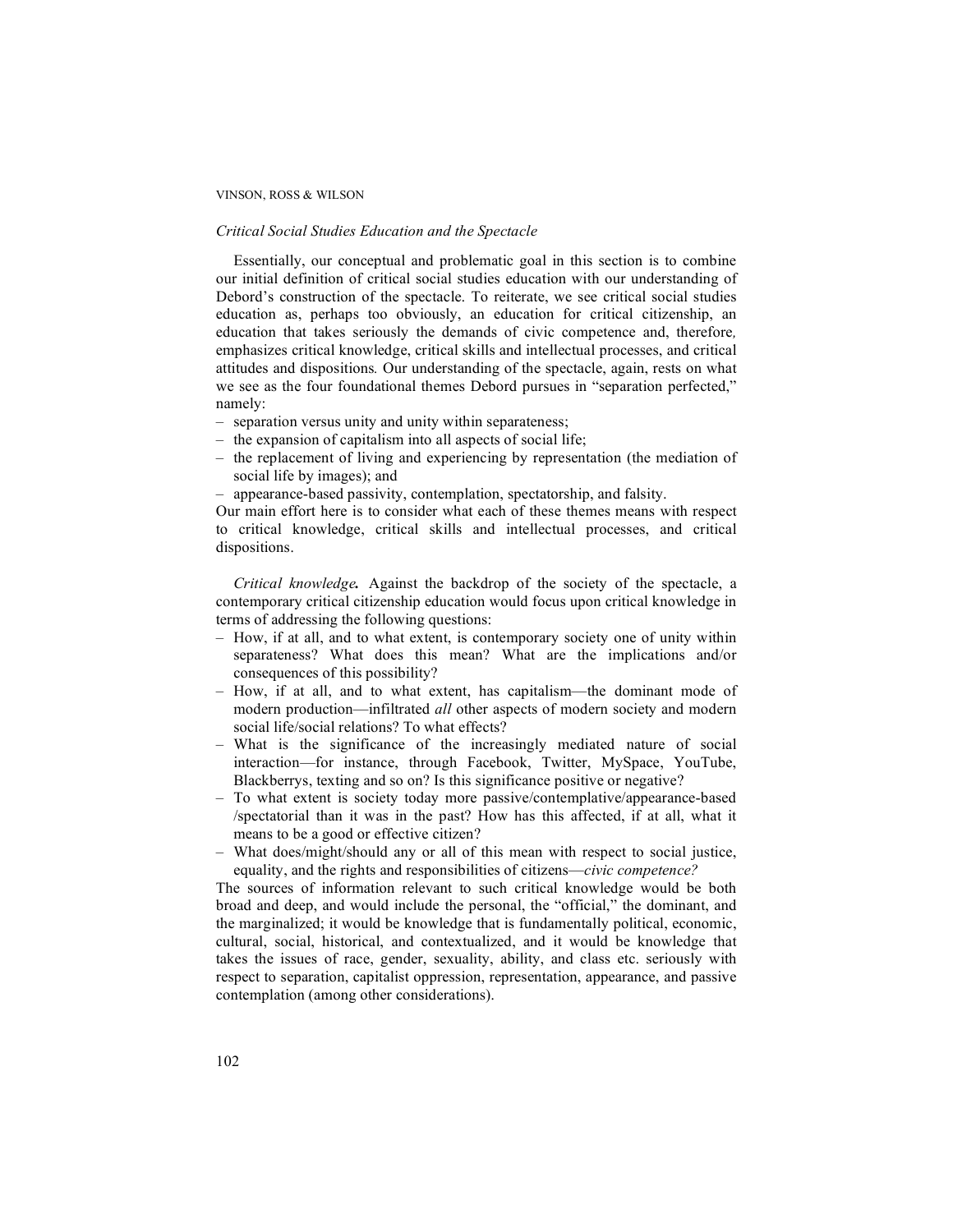*Critical skills and intellectual processes.* The critical skills and intellectual processes consistent with a Debord-inspired critical social studies education are similar to those of any other critical pedagogy-influenced education. Thus, they include: reading the world, social critique, resistance, authentic dialogue, imagination, interpretation, community-building, reasoning, and the social skills necessary to active and critical democratic participation. The principal differences, which we discuss in the next section, encompass those behaviors and constructions specifically delineated by Debord and the Situationist International themselves, namely the "construction of playful situations," the *dérive,* and *détournement* (e.g., Debord, 1956, 1957; Marcus, 1989; Merrifield, 2005; Situationist International, 1958a, 1958b).

*Critical attitudes and dispositions.* As is the case with critical skills and intellectual processes, the critical attitudes and dispositions of a Debordian critical social studies education are similar to those most consistent with a critical pedagogically-constructed citizenship education more generally. Again, these include: a commitment to justice and equality; an understanding of human activity as inherently political; a dedication to the alleviation of human pain and suffering; a commitment to empowerment and anti-oppressiveness; taking seriously the dynamics of identity, culture, and diversity; anti-conformity; a dedication to authentic democracy and community; and an opposition to alienation, marginalization, and silencing/voicelessness. What would perhaps, however, distinguish the critical attitudes and dispositions of a critical citizenship education designed specifically with the society of the spectacle in mind would be its connection to what we identify in the next section as the fundamental principle of Debordian critical theory, which is its view of social change. As we describe in the next section, it is this principle that distinguishes the Debordian vision of citizenship.

#### A DEBORDIAN VISION OF CRITICAL CITIZENSHIP

We begin this section with our attempt to reconstruct a "Debordian vision" of critical citizenship. Next we consider the implications of such a vision for contemporary critical social studies education.

Any notion of a Debordian critical citizenship must, we think, be grounded in a single basic idea that underlies much of the SI's thinking: "First of all we think the world must be changed. We want the most liberating change of the society and life in which we find ourselves confined. We know that this change is possible through appropriate actions" aimed toward "a superior organization of the world" (Debord, 1957, p. 17).

We base our specific understandings of a Debordian critical citizenship on three fundamental components of the SI's agenda, each developed in opposition to the various aspects of the spectacle we defined in previous sections, and each consistent with Debord's interpretation of social change, appropriate action, and a superior organization of modern life. These components are (a) "constructing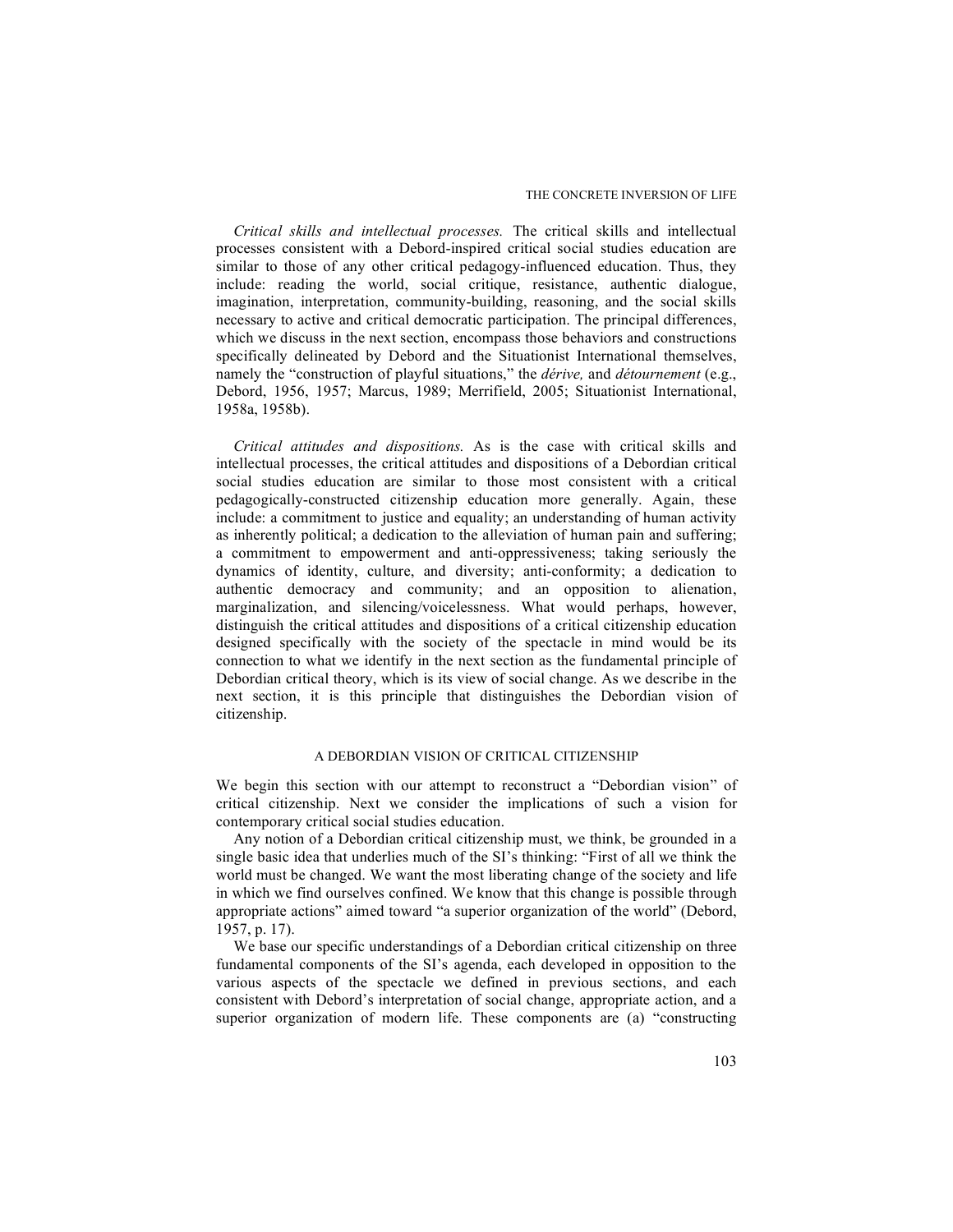situations," (b) the *dérive*, and (c) *détournement*. Each of these principles reflects both a theoretical and applied orientation, and taken together they constitute the principal Situationist program, its praxis, and its revolutionary strategies and tactics.

#### *Constructing playful situations.*

The Situationist International (1958a) defined a "constructed situation" as "a moment of life concretely and deliberately constructed by the collective organization of a unitary ambience and a game of events" (p. 45). It involves "the concrete construction of momentary ambiences of life and their transformation into a superior passional [*sic*] quality (Debord, 1957, p. 22). A constructed situation, therefore, includes at least three primary characteristics: (a) it is unitary rather than separated or fragmented; (b) it is a game, and thus playful; and (c) it is superior to those situations which are presented to us by and as the commodity-spectacle.

Debord's understanding of a constructed situation relates to and implies another of the SI's key conceptualizations, that of "unitary urbanism." For the SI (1958a), unitary urbanism is "the theory of the combined use of arts and techniques for the integral construction of a milieu in dynamic relation with experiments in behavior" (p. 45). It is the creation of a setting—the milieu or ambience—in which Debordian praxis—critical citizenship—is enacted and with which it interacts. Unitary urbanism is "dynamic" as often the outcome and "nature" of constructed situations and the specific traits of "experimental behavior" cannot be predetermined.

In general, Debord (1957) defines the essence of this behavior—the action side of a constructed situation—"as the invention of games…of an essentially new type" whose "most general goal must be to extend the nonmediocre part of life, to reduce the empty moments of life as much as possible" (pp. 23-24). For Debord (1957):

The situationist game is distinguished from the classic conception of the game by its radical negation of the element of competition and of separation from everyday life. The situationist game is not distinct from a moral choice, the taking of one's stand in favor of what will ensure the future reign of freedom and play. (p. 24)

This unique emphasis on play sprang from Debord's critique of the "industrializing of leisure," its commodification and spectacularization, and its stultifying effects on the working classes. Thus, the Debordian game demands the intentional reunification of leisure in the service of the most radical forms of freedom and liberation. To Debord, then, play, as a radical component of constructed situations, was at its heart a permanent revolutionary art and technology of life (see Marcus, 1989; Merrifield, 2005).

In sum, Debord and the SI (1958b) saw constructed situations as comprising two inseparable and reciprocating features, a unitary ambience or milieu *and* a set of experimental behaviors directed toward a revolutionary and superior recreation of contemporary life; both the ambience/milieu and behaviors were crucial.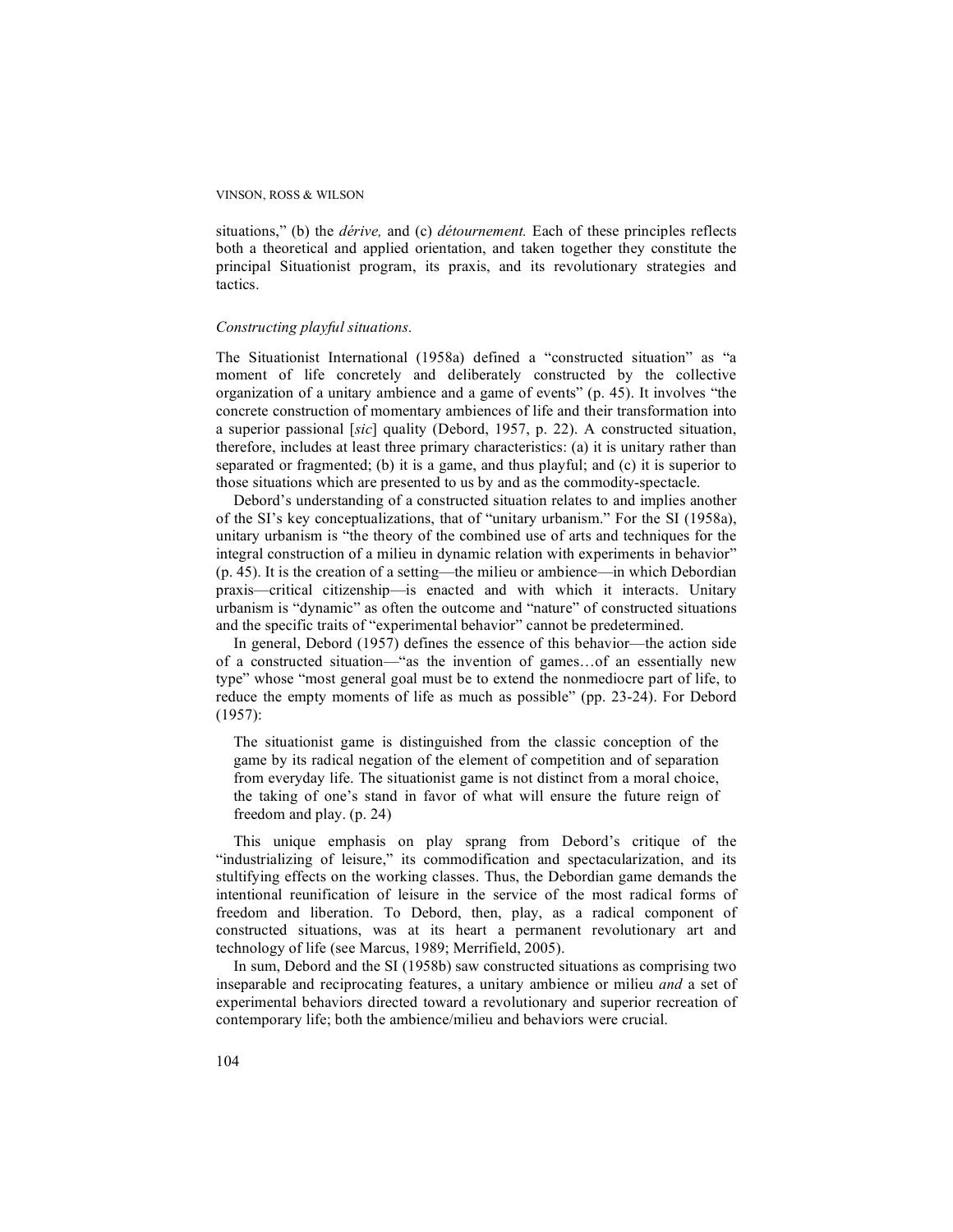Our conception of a "constructed situation" is not limited to a unitary use of artistic means to create an ambience, however great the force or spatiotemporal extension of this ambience may be. The situation is also a unitary ensemble of behavior in time. It is composed of gestures contained in a transitory decor. These gestures are the product of the decor and of themselves. And they in their turn produce other forms of decor and other gestures…. The really experimental direction of situationist activity consists in setting up, on the basis of more or less clearly recognized desires, a temporary field of activity favorable to these desires. This alone can lead to the further clarification of these primitive desires, and to the confused emergence of new desires whose material roots will be precisely the new reality engendered by…situationist constructions. (SI, 1958b, p. 43)

For Debord and the SI, two of the most important modes of experimental behavior were the *dérive* and *détournement.*

*The* dérive. For the SI (1958a), *derive*—literally "the drift" or "drifting"—was defined as "a mode of experimental behavior linked to the conditions of urban society; a technique of transient passage through varied ambiences" (p. 45). In some ways, as a critical act*,* it is related but not identical to Baudelaire's (1863/1964) and Benjamin's (2006) conceptions of the *flâneur* (more or less urban "stroller"; see also Merrifield, 2005; Tester, 1994; White, 1994). For Debord (1956), it is

a technique of transient passage through varied ambiences. It entails playfulconstructive behavior and awareness of psychogeographical effects…which distinguishes it from…classical notions of the journey and the stroll. (p. 50)

Its intentionality, then, its concern with *psychogeography*—"the study of the specific effects of the geographical environment, consciously organized or not, on the emotions and behavior of individuals" (SI, 1958a, p. 45; see also Self & Steadman, 2007)—is what makes it a qualitatively different concept from that of the *flâneur.*

In a *dérive* one or more persons during a certain period drop their usual motives for movement and action, their relations, their work and leisure activities, and let themselves be drawn by the attractions of the terrain and the encounters they find there. The element of chance is less determinant than one might think: from the *dérive* point of view cities have a psychogeographical relief, with constant currents, fixed points and vortexes which strongly discourage entry into or exit from certain zones. (Debord, 1956, p. 50)

This diminished role of chance, therefore, also distinguishes one who engages in *dérive* from the *flâneur.*

A *dérive* is fundamentally about the emotional "natures" of various "quarters" of a city; it is essentially urban, a walking or "wandering" tactic, usually nocturnal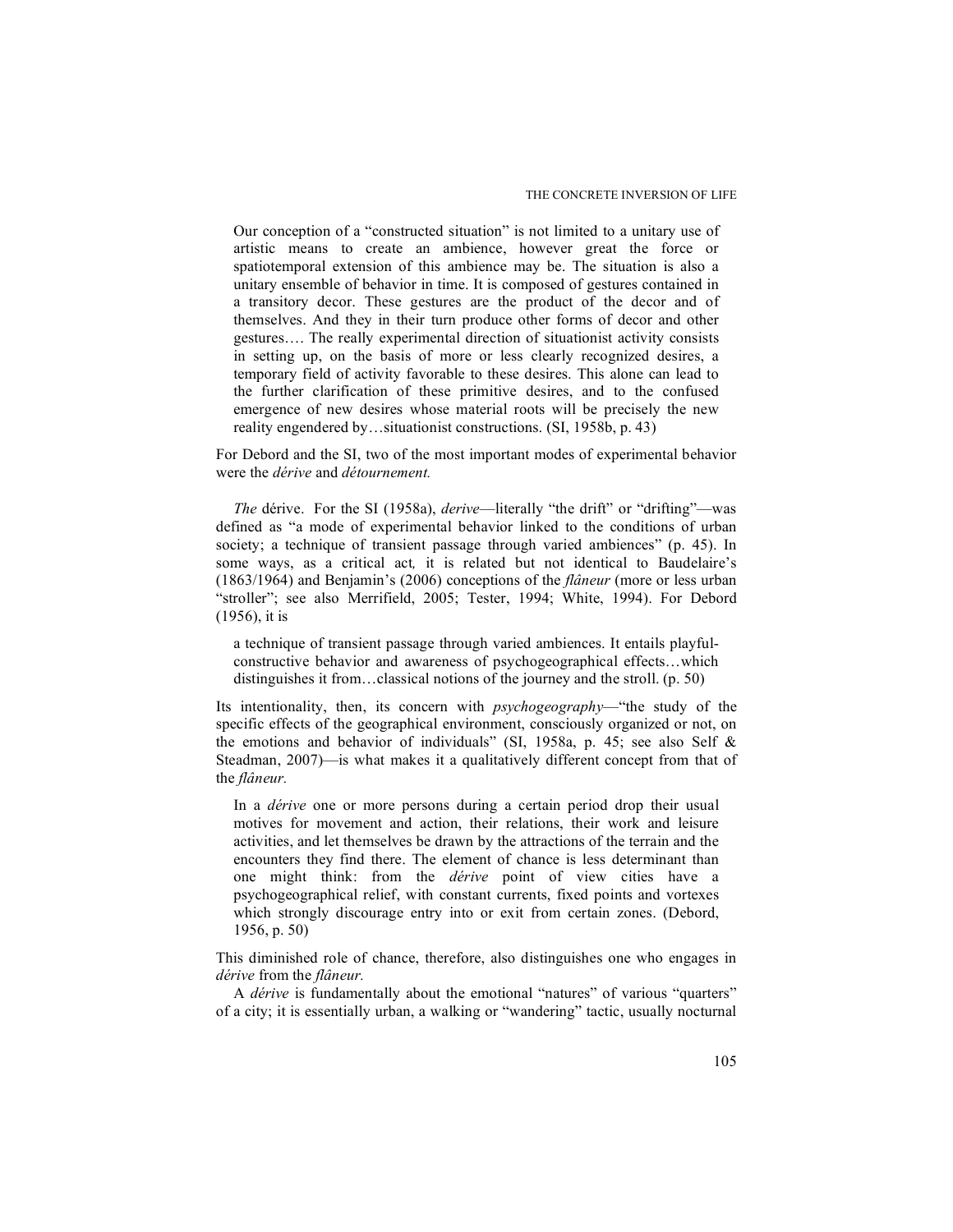and lasting for several hours. In a *dérive* those involved seek to "identify…[the] subtle moods and nuances of neighbourhoods…documenting [the] odours and tonalities of the cityscape, its unconscious rhythms and conscious melodies; ruined facades...[and] foggy vistas" (Merrifield, 2005, pp. 30-31). According to Merrifield (2005), "*Dérive* sought to reveal the idiocy of separation, trying to stitch together—by highlighting the gaping holes—what was spatially rent" (p. 48). It is, further, what "paved the way" for the SI's understanding of unitary urbanism (Merrifield, 2005).

The idea of the *dérive* was to reveal and challenge the status of separation and fragmentation, non-life/appearance-life/commodity-life—the spectacle itself. As an experimental behavior within a constructed (and playful) situation, the unitary urban *dérive* was to be a "living critique…reuniting physical and social separations" (Merrifield, 2005, p. 48). It was, as praxis, the anti- or counterspectacle.

*Détournement.* Related to the *dérive,* and like it "at the core of unitary urbanism" (Merrifield, 2005, p. 50), *détournement* was a second experimental behavior that worked within constructed situations to challenge the peculiar power of spectacular society. For the SI (1958a), *détournement* was

Short for: *détournement* of preexisting aesthetic elements. It necessitates the integration of present or past artistic production into a superior construction of a milieu. In this sense there can be no situationist painting or music, but only a situationist use of these means. In a more primitive sense, *détournement* within the old cultural spheres is a method of propaganda, a method which testifies to the wearing out and loss of importance of those spheres. (pp. 45-46)

*Détournement* is a mode of subverting the normal, of contradicting or negating accepted behavior in order to "create light, to *disalienate,*" to connect and to unify (Merrifield, 2005, p. 50). It is a means to "make life richer" (Merrifield, 2005, p. 50). Classic examples, according to Merrifield (2005), are "squatting, building and street occupations…graffiti and 'free associative' expressionist art" (p. 50). Such strategic tactics

…turn things around, lampoon, plagiarize and parody, deconstruct and reconstruct ambience, unleash revolutions inside one's head as well as out on the street with others…. They force people to think and rethink what they once thought…. [*Détournement* operates as] an instrument of propaganda, an arousal of indignation, action that stimulates more action. (p. 50)

As the spectacle turns life and reality on their heads, *détournement* turns the spectacle on its head, forcing it to confront the anti- or counter-spectacular and to make room for, or to get out of the way of, living, experiencing, and unity.

As acts of unified living, as counter-mediation, as counter-appearance and counter-separation, the *dérive* and *détournement* work together within the overall context of constructed playful situations and as enacted according to the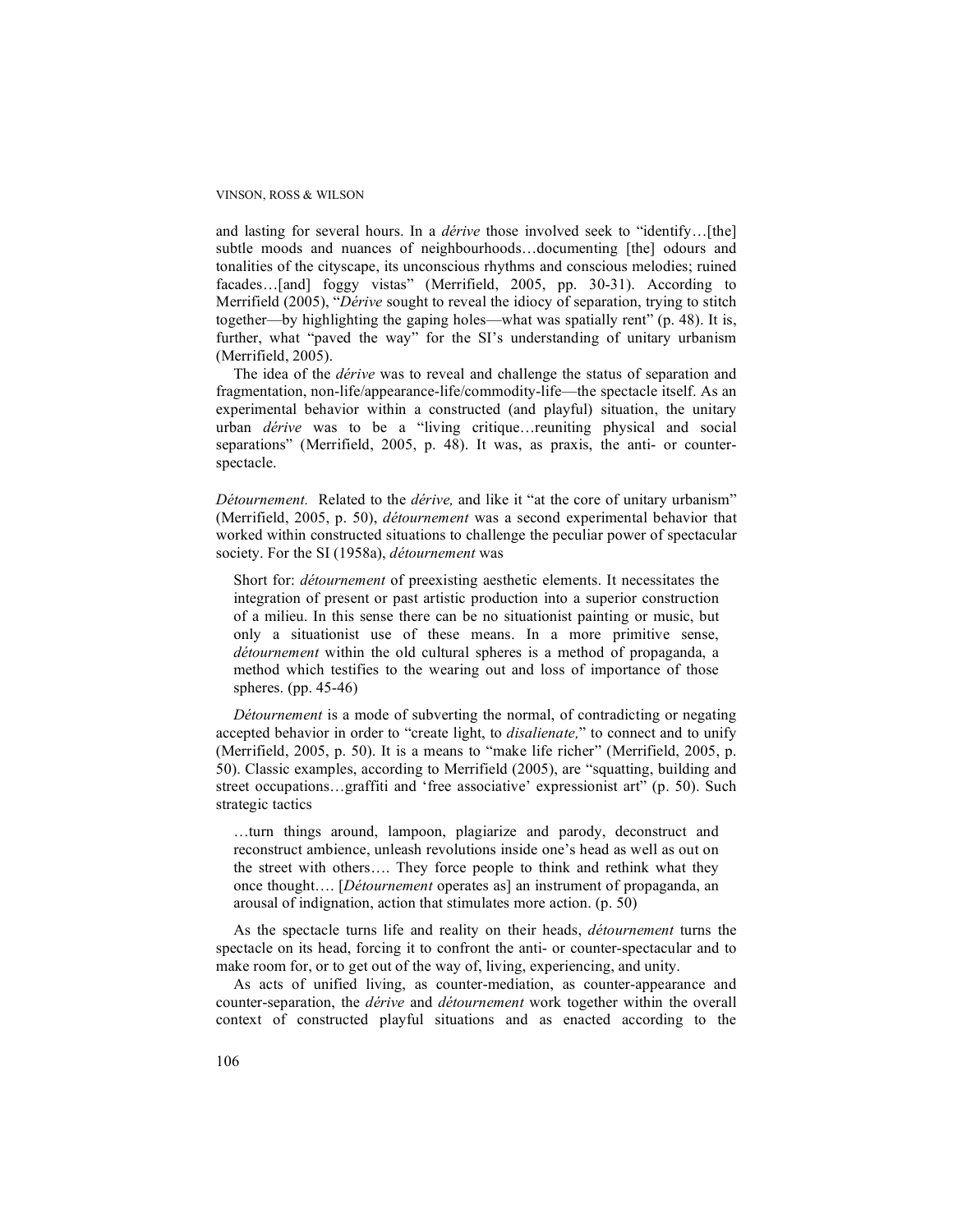milieu/ambience of the anti-commodity-image/image-object. As Greil Marcus (1989) describes this project, this artistic technology of critique and revolution, Situationist praxis would demand that we:

practice détournement—write new speech balloons for newspaper comic strips, or for that matter old masters…insist simultaneously on a "devaluation" of art and its "reinvestment" in a new kind of social speech, a "communication containing its own criticism," a technique that could not mystify because its very form was a demystification…. [It would demand as well that] we pursue the dérive—give up to the promises of the city, and then to find them wanting—to drift through the city, allowing its signs to divert, to "detourn," steps, and then to divert those signs, forcing them to give up routes that never existed before—there would be no end to it. It would be to begin to live a truly modern…life, made out of pavement and pictures, words and weather: a way of life anyone could understand and anyone could use. (p. 170)

As we understand it a Debordian vision of critical citizenship is a twofold and dialogical project. It first pursues the creation of superior situations—ambiences and milieus—in opposition to those imposed by the spectacle. Second it advocates the practice of uniquely experimental behaviors, the *dérive* and *détournement,* for example, that are necessarily linked not only to one another but also to the contextual and constructed situations within which they are actualized and with which they interact. The resulting complex is organic and constitutes a mutually productive, innovative, and reciprocating mechanism of resistance and critique. This praxis, both strategic and tactical, aims at the complete destruction or negation of the totality of practices that define the society of the spectacle.

# *Implications of Debordian Critical Citizenship for Contemporary Social Studies Education*

In our view critical citizenship education should be the centerpiece of any effort to construct a radical, social justice-oriented program of social studies education. And while there may be broad agreement on this point among critical social educators in principle, the devil, as always, is in the details. For there are undoubtedly many possible and reasonable visions of a radical social studies.

Our goal in this section is, in a sense, one of "putting it all together." What are the implications of a Debordian critical citizenship education for contemporary social studies education? What would a Debord-inspired radical social studies education look like in terms of purpose, curriculum, and instruction?

Most simply, and with the understanding that the point of critical social studies education would be critical citizenship education, the purpose of critical social studies, then, would be the promotion of critical citizenship. Again this implies (a) a critical civic competence organized around the teaching and learning of certain critical knowledge, critical skills and intellectual processes, and critical attitudes and dispositions (in other words the spectacle-based critical citizenship education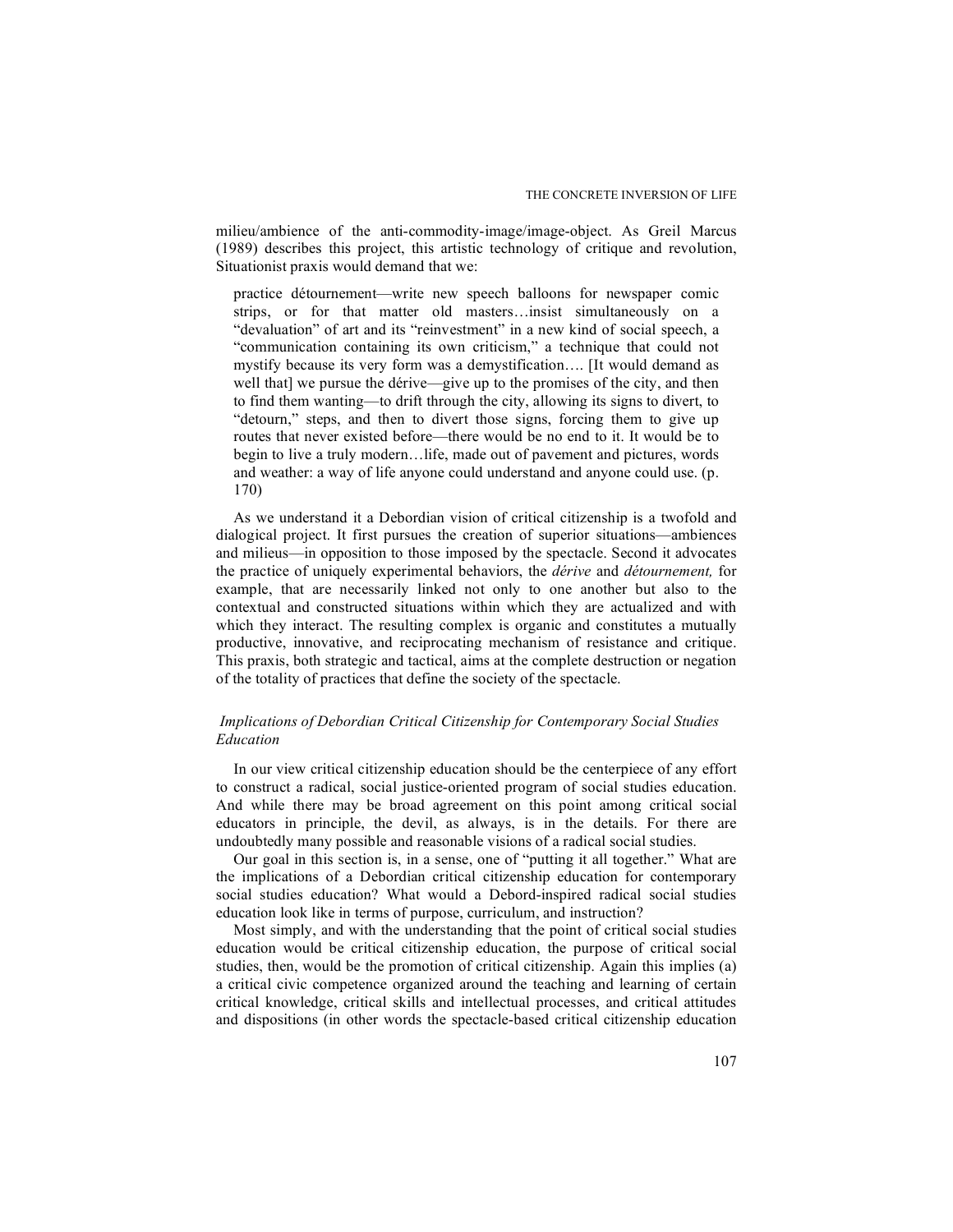we described earlier in this chapter); and (b) an emphasis on Debord's (and the SI's) fundamental premise, that "the world must be changed," that this must mean "the most liberating change of the society and life in which we find ourselves confined," and "that this change is possible through appropriate actions" (e.g., *dérive* and *détournement*) toward and in interaction with "a superior organization of the world" (i.e., "constructed [playful] situations"; Debord, 1957, p. 17). Ultimately this would be a citizenship education grounded in resistance to the workings of the spectacle, to separation, fragmentation, isolation, alienation, the capitalization of social life, non-life, the dominance of appearance, and contemplation-passivity-spectatorship.

From this perspective, the curriculum of a critical social studies education would first seek to abolish school-society distinctions as well as any distinctions among the formal, the informal, the enacted, the null, and the hidden curricula. Everything would be on the table. The specifics of this curriculum would involve the particulars of a Debordian-inspired critical competence—critical knowledge, critical skills and intellectual processes, and critical attitudes and dispositions. It would, therefore, include the application of certain critical skills and behaviors, for example dialogue, imagination, reading the world, and resistance (among others) and the SI-specific behaviors of *dérive* and *détournement,* toward the acquisition of particular critical knowledge, including that relevant to the meaning and purpose of constructed situations and to our questions regarding the spectacular nature of modern, techno-capitalist society.

What is perhaps most important is what all this might mean for instruction. For we are suggesting, in effect, a pedagogical practice grounded in constructed situations, the *dérive,* and *détournement.* From this view, teachers and students would embrace the notion that constructing superior milieus and ambiences is appropriate to a critical social studies—to a revolutionary theory and practice (a *praxis*) of the social.

The first implication of this would be the blurring, even the destruction, of the boundaries that exist or are perceived to exist between the school and the larger society. Ideally then instruction would be no more or less likely to occur "in the world" than it is to occur in the classroom. Schooling really would become living. Social studies teachers and students would be engaged in the *dérive,* exploring the psychogeographical effects of their communities, constructing situations, playfully experiencing in a unified way both the banalities and the "nonmediocre aspects" of the world and of life.

A second possibility might involve teachers and students treating schools and classrooms like Debord and his SI colleagues treated the urban streets of Paris. Teachers and students might re-imagine the school/classroom environment and recreate it as a set of "playfully" and "deliberately constructed," evolving and new—unified and superior—ambiences and milieus, ones aimed toward "the most liberating change of the society and life in which [they, teachers and students] find [themselves] confined" (Debord, 1957, p. 17). One can only imagine what this might suggest within the present conformative and restrictive age of *No Child Left Behind* and standards-based education reform.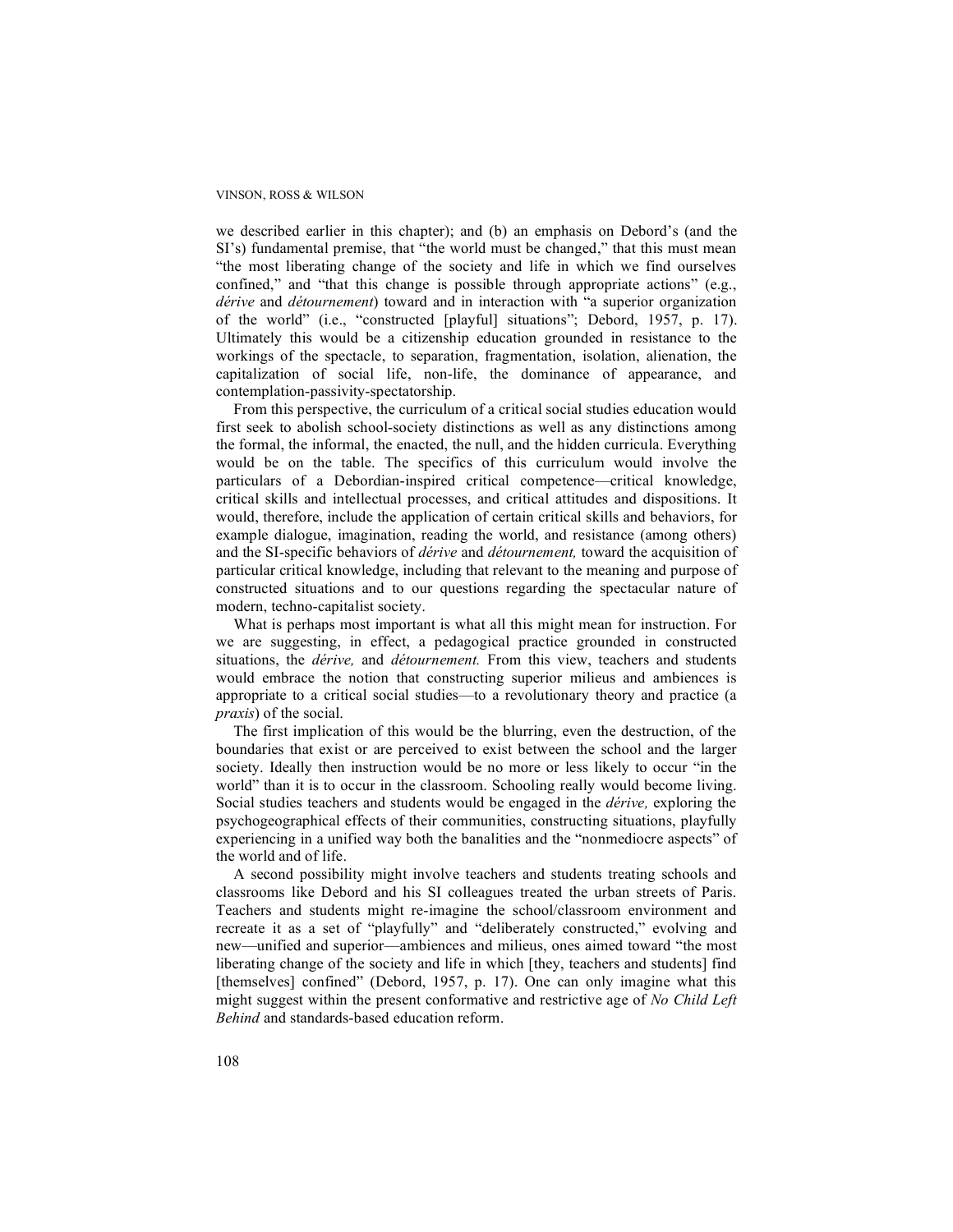The *dérive,* of course, is as possible within schools as it is outside them, and certainly teachers and students could examine the unique psychogeographical relief(s) of each of the often hidden spaces of and within schools. Wandering through hallways, in and out of classrooms and offices, being drawn into or away from particular points, being instead of appearing, engaging in passionate rather then passive and active rather than contemplative playful and unified behavior.

The construction of situations and engaging in the *dérive*, of course, take on new meanings when enacted within the age of separation-connection we described in the introduction to this chapter. For, plausibly, the utilization of playful situations and the *dérive* could work against, could resist and counter, whatever fragmenting and isolating tendencies exist within today's mediated and representational social world. Students and teachers might jointly, whether in "real reality" or cyberreality, reconstruct the milieus of such technological spaces as Facebook and Twitter—what would Facebook or Twitter look like if reconstituted as "superior" and passionate ambiences? What would define superior? How might students and teachers make these "situations" better, more life than non-life—perhaps as more critical tools of effective citizenship? What kinds of curriculum would be necessary to support this? Is hacking a legitimate technique, perhaps as a sort of nonviolent disobedience? (It is important to note here that true harm does not have to occur. One point of such activities is play and experimentation. These practices are aimed in the direction of social justice and unsettling and/or disrupting the political and economic power of the spectacle; and the practice of constructing situations is by its very definition temporary.

The second experimental behavior, *détournement,* would encourage teachers and students to reconstruct "preexisting aesthetic elements" into new and superior meanings; its practices might include graffiti, parody, lampoon, and satire, even plagiarism in a way. Distributing newspapers or standardized tests, for example, with reinvented headlines and questions and answers; touching-up— "improving"—news broadcasts or photographs or websites (think *The Onion* or Dada). As Merrifield (2005) describes it, the purpose of this kind of *détournement* would be to "force people to think and rethink what they once thought" and to "turn things around…to stimulate action" so as to "unleash revolutions inside one's head as well as out on the street with others" (p. 50). As is the case with constructing situations and the *dérive,* with *détournement* contemporary technologies may be used against themselves to challenge their potentially isolating/separating/fragmenting and appearance/mediation/representationdominated tendencies. All of these artistic techniques, these strategic tactics constructed situations, the *dérive,* and *détournement*—are aimed at overthrowing the commodity-spectacle and the autonomous reign of image-objects in the interests of a maximized status of social justice, liberation, and "truly" living and experiencing. This is a humanist and anti-capitalist project *par excellence,* a project of not only critical social studies but also one of "effective" and authentic citizenship, and one that not only values and advocates a critical schooling for social justice, but one that takes seriously both an intellectual and an activist education.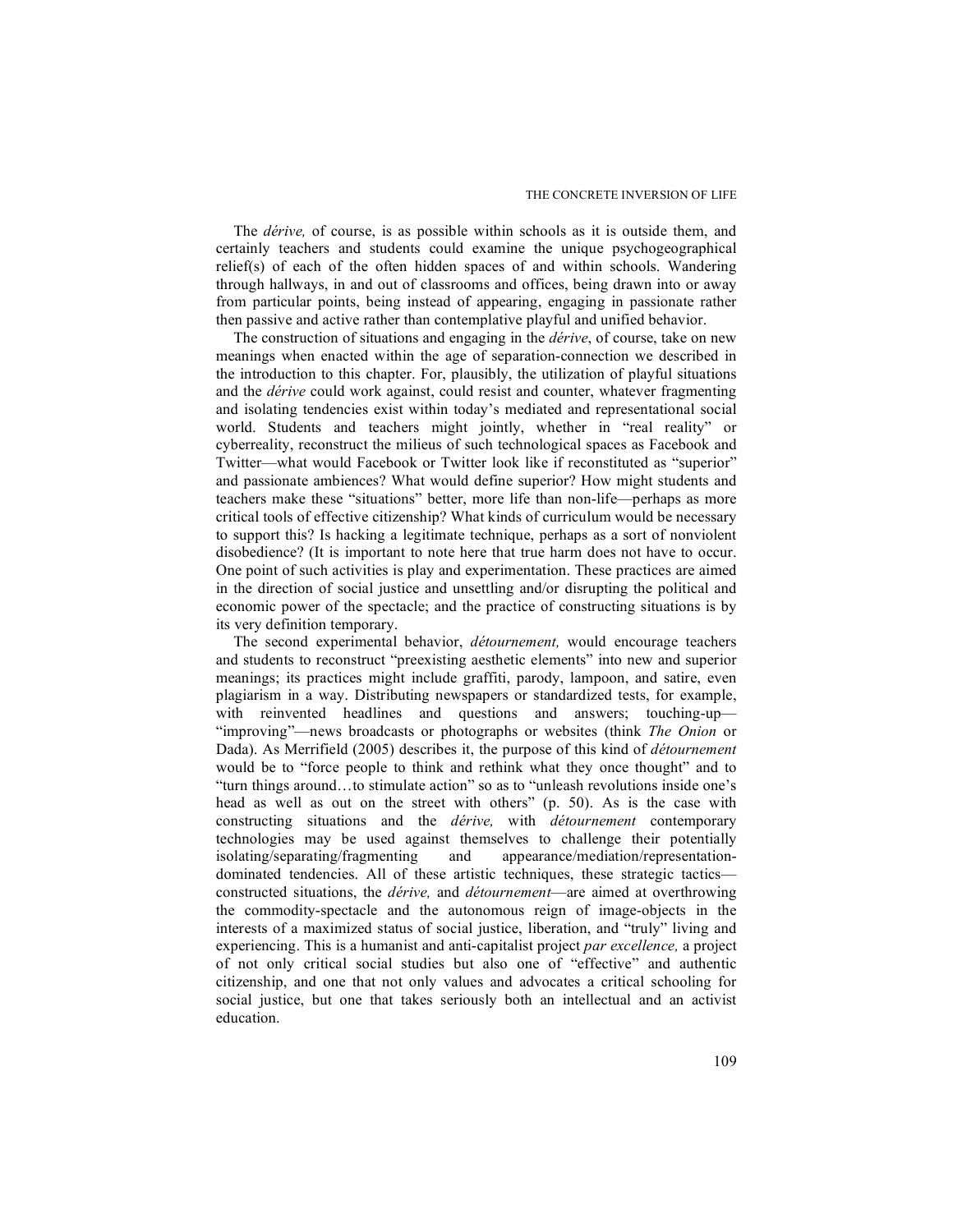## SUMMARY AND CONCLUSIONS

In this chapter we have explored the connections between Guy Debord's conception of the society of the spectacle and contemporary critical social studies education. We have grounded our work within the modern context of social networking and technological interconnectivity—separated connectedness or connected separation. We have offered our own interpretative definition of the spectacle and of critical social studies education—which builds on a specific combination of the fundamental principles of contemporary critical pedagogy and the NCSS's mainstream conception of civic competence. Most importantly, perhaps, we have constructed a Debordian "vision" of critical citizenship and considered its implications for a critical social studies curriculum and instruction. Our overall effort has been to look at the interrelationships among Debord's understanding of the spectacle, modern "social" life, critical pedagogy, and critical social studies education. While ours is merely an initial and speculative study, we hope that this chapter will stimulate not only a renewed and reinvigorated dialogue about the meanings of citizenship and citizenship education, but also a reexamination of the theory and practice of critical social studies education and contemporary critical pedagogy more broadly.

#### **NOTES**

- <sup>1</sup> It is beyond the scope and purpose of this chapter to provide any degree of in-depth biographical or interpretive introduction to Guy Debord, the Situationist International (SI), or the vast body of Debord's work beyond *The Society of the Spectacle.* Readers interested in this literature, however, should see, for example, Debord's (2004) own *Panegyric: Volumes 1 & 2,* Len Bracken's (1997) *Guy Debord: Revolutionary,* Andrew Hussey's (2001) *The Game of War: The Life and Death of Guy Debord,* Anselm Jappe's (1993/1999) *Guy Debord,* Greil Marcus's (1989) *Lipstick Traces: A Secret History of the Twentieth Century,* Andy Merrifield's (2005) *Guy Debord,* Sadie Plant's (1992) *The Most Radical Gesture: The Situationist International in a Postmodern Age,* Simon Ford's (2005) *The Situationist International: A User's Guide,* and McKenzie Wark's (2008) *50 Years of Recuperation of the Situationist International* (among others). A great deal of information, including translations of Debord and other situationists' texts (the SI was anti-copyright) are available on a number of excellent websites. See especially those of The Bureau of Public Secrets (www.bops.org), Not Bored! (www.notbored.org), and nothingness.org (www.nothingness.org).
- <sup>2</sup> We thank our junior colleague Miriam Pellegrino for the reference to "Fred".
- <sup>3</sup> See, for example, Ross, 2000b; Ross & Vinson, 2003; Vinson, 1999, 2001a, 2001b, 2002, 2005, 2006; Vinson, Gibson, & Ross, 2001; Vinson & Ross, 2001, 2003, 2007; Welsh, Ross, & Vinson, 2009.
- While there are a number of reasonable approaches to social studies education we could have chosen to emphasize, we selected *Expectations of Excellence* for two principal reasons: (1) its prominence as representative of the thinking of NCSS, the largest organization of social studies educators in the United States; and (2) its *general* resemblance to mainstream social education. In previous work (e.g., Vinson, 2001) we have also explored the Center for Civic Education's (CCE) *CIVITAS: A Framework for Civic Education* (CCE, 1991) and its *National Standards for Civics and Government* (CCE, 1994). We do not mean to imply that *Expectations of Excellence* is *inherently* any better or worse than other similar standards documents. See also the "Draft Revision" by the NCSS Curriculum Review Task Force, 2008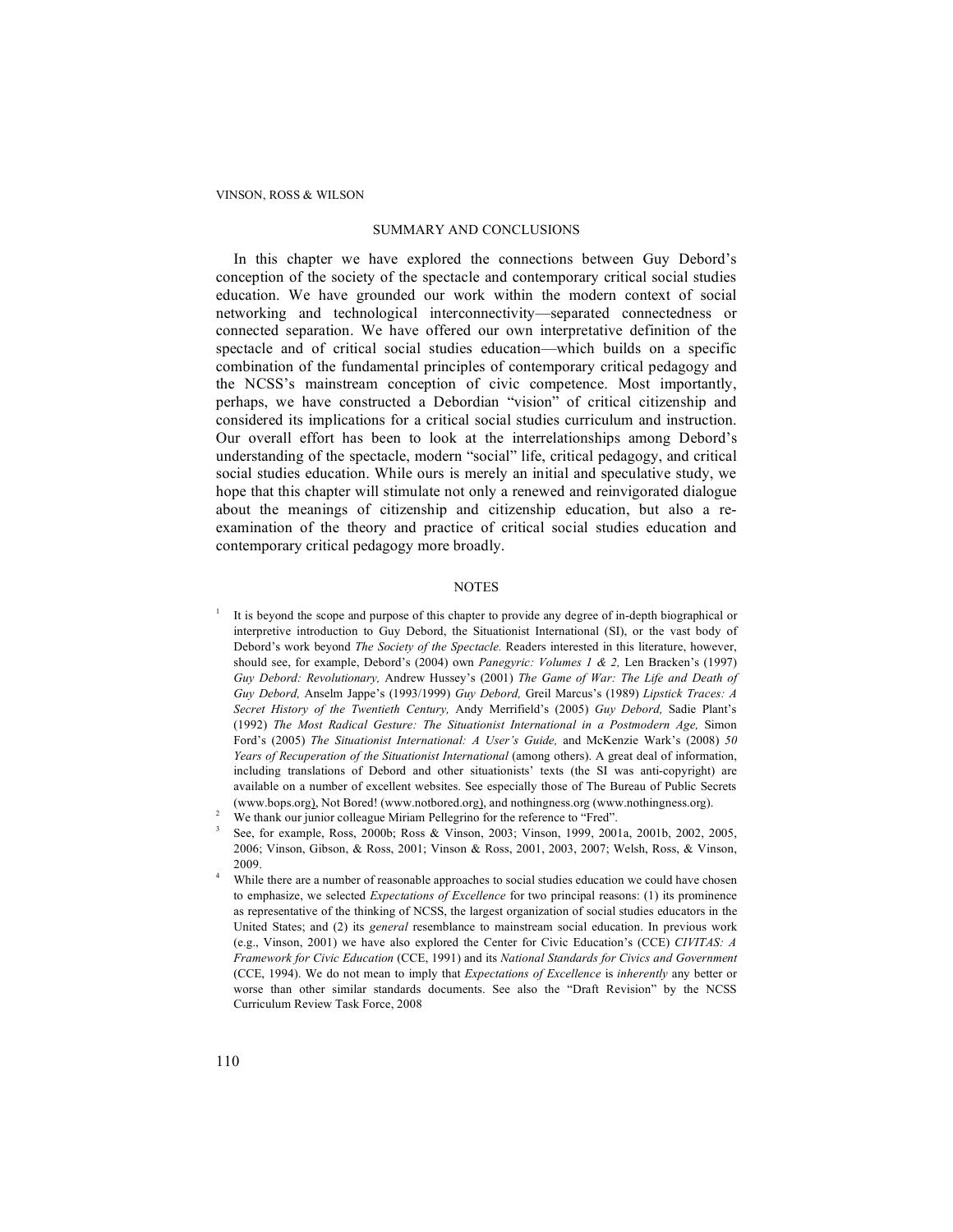- Like Bracken's, Jappe's analysis emphasizes capitalism and the critique of the commodity, a subject Debord takes up most directly in "The Commodity as Spectacle," the second chapter of *THE SOCIETY OF THE SPECTACLE.* In that we are focusing foremost on Debord's notion of "separation perfected," we will not concentrate on Debord's theory of the commodity here but will instead refer readers to Debord, Bracken, and Jappe.
- <sup>6</sup> In this section we cite direct quotes to Debord's (1967/1995) *The Society of the Spectacle* by thesis (T) number so that readers can refer to any published or on-line edition of the work. Our quotations are from the translation by Donald Nicholson-Smith (Debord, 1967/1995). Thus "(T1)" is a citation of a direct quotation taken from Thesis 1 in *The Society of the Spectacle.*
- <sup>7</sup> For an excellent introduction to the historical foundations of critical pedagogy see Darder, Baltodano, and Torres (2003, esp. pp. 1-10), who trace the origins of modern critical pedagogy through "twentieth century educators and activists" such as Dewey, Myles Horton, Herbert Kohl, Jonathan Kozol, Maxine Greene, Bowles and Gintis, Martin Carnoy, Michael Apple, and Ivan Illich; Brazilian authors such as Freire and Augusto Boal; Foucault and Antonio Gramsci; and the Critical Theory of the Frankfurt School.
- <sup>8</sup> In this chapter we treat critical social studies and critical citizenship education as synonyms.
- The following paragraphs are drawn from Ross (2008).

## REFERENCES

- Bakhtin, M. (1984). *Problems of Dostoevsky's poetics* (C. Emerson, Ed. & Trans.). Minneapolis: University of Minnesota Press.
- Bakhtin, M. M. (1981). *The dialogic imagination: Four essays* (M. Holquist & C. Emerson, Eds. & Trans.). Austin: University of Texas Press.
- Barthes, R. (1977). *Image/music/text* (S. Heath, Trans.). New York: Hill and Wang.
- Baudelaire, C. (1964). *The painter of modern life.* New York: Da Capo Press. (Original work published 1863)
- Benjamin, W. (2006). *The writer of modern life: Essays on Charles Baudelaire* (M. W. Jennings, Ed.; H. Eiland, E. Jephcott, R. Livingstone, & H. Zohn, Trans.). Cambridge, MA: Harvard University Press.
- Bracken, L. (1997). *Guy Debord: Revolutionary.* Venice, CA: Feral House.
- Baudrillard, J. (1987). *Forget Foucault.* New York: Semiotext(e).
- Baudrillard, J. (1995). *Simulacra and simulation* (S. F. Glaser, Trans.). Ann Arbor: University of Michigan Press.
- Boorstin, D. J. (1992). *The image: A guide to pseudo-events in America.* New York: Vintage Books. (Original work published 1961)
- Bowles, S., & Gintis, H. (1976). *Schooling in capitalist America: Educational reform and the contradictions of economic life.* New York: Basic Books.
- Center for Civic Education. (1991). *CIVITAS: A framework for civic education.* Calabasas, CA: Author and National Council for the Social Studies.
- Center for Civic Education. (1994). *National standards for civics and government.* Calabasas, CA: Author.
- Counts, G. S. (1932). *Dare the schools build a new social order?* New York: John Day.
- Darder, A., Baltodano, M., & Torres, R. D. (2003). Critical pedagogy: An introduction. In A. Darder, M. Baltodano, & R. D. Torres (Eds.), *The critical pedagogy reader* (pp. 1-21). New York: RoutledgeFalmer.
- Debord, G. (1956). Theory of the *dérive.* In K. Knabb (Ed. & Trans.), *Situationist International anthology* (pp. 50-54). Berkeley, CA: Bureau of Public Secrets.
- Debord, G. (1957). Report on the construction of situations and on the International Situationist Tendency's conditions of organization and action. In K. Knabb (Ed. & Trans.), *Situationist International anthology* (pp. 17-20). Berkeley, CA: Bureau of Public Secrets.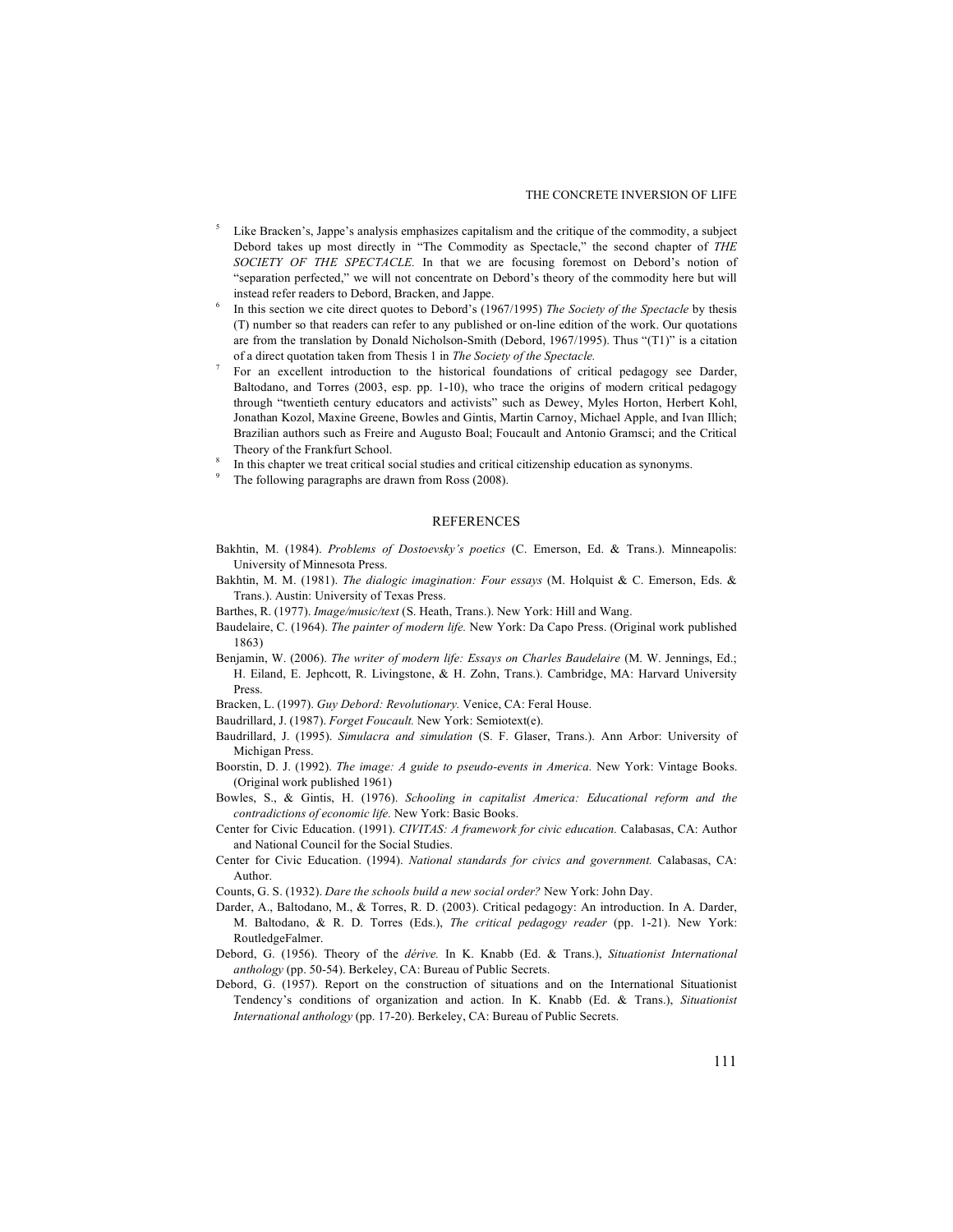- Debord, G. (1995). *The society of the spectacle* (D. Nicholson-Smith, Trans.). New York: Zone Books. (Original work published 1967)
- Debord, G. (1998). *Comments on the society of the spectacle* (M. Imrie, Trans.). New York & London: Verso. (Original work published 1988)
- Debord, G. (2004). *Panegyric: Volumes 1 & 2* (J. Brook & J. McHale, Trans.). London & New York: Verso. (Original works published 1989 & 1997)
- Dewey, J. (1956). *The child and the curriculum/The school and society.* Chicago and London: University of Chicago Press. (Original works published 1902 and 1899)
- Dewey, J. (1963). *Experience and education.* New York: Collier. (Original work published 1938)
- Dewey, J. (1966). *Democracy and education: An introduction to the philosophy of education.* New York: Macmillan. (Original work published 1916)
- Foucault, M. (1979). *Discipline and punish: The birth of the prison* (A. Sheridan, Trans.). New York: Pantheon. (Original work published 1975)
- Ford, S. (2005). *The Situationist International: A user's guide.* London: Black Dog Publishing.
- Freire, P. (1970). *Pedagogy of the oppressed.* New York: Continuum.
- Gibson, R. (2007). Paulo Freire and revolutionary pedagogy for social justice. In E. W. Ross & R. Gibson (Eds.), *Neoliberalism and education reform* (pp. 177-215). Cresskill, NJ: Hampton Press.
- Hammer, R., & Kellner, D. (Eds.). (2009). *Media/cultural studies: Critical approaches.* New York: Peter Lang.
- Hursh, D. W., & Ross, E. W. (Eds.). (2000). *Democratic social education: Social studies for social change*. New York: Falmer.
- Hussey, A. (2001). *The game of war: The life and death of Guy Debord.* London: Jonathan Cape.
- Jappe, A. (1999). *Guy Debord* (D. Nicholson-Smith, Trans.). Berkeley, CA: University of California Press. (Original work published 1993)
- Kincheloe, J. L. (2001). *Getting beyond the facts: Teaching social studies/social sciences in the twentyfirst century.* New York: Peter Lang.
- Kincheloe, J. L. (2005). *Critical pedagogy primer.* New York: Peter Lang.
- Kincheloe, J. L. (2007). Critical pedagogy in the twenty-first century: Evolution for survival. In P. McLaren & J. L. Kincheloe (Eds.), *Critical pedagogy: Where are we now?* (pp. 9-42). New York: Peter Lang.
- Lukacs, G. (1967). *History and class consciousness* (R. Livingstone, Trans.). London, UK: Merlin Press. (Original work published 1923)
- McLuhan, M. (1994). *Understanding media: The extensions of man.* New York: McGraw-Hill. (Original work published 1964)
- Malott, C., & Pruyn, M. (2006). Marxism and critical multicultural social studies. In E. W. Ross (Ed.), *The social studies curriculum: Purposes, problems, and possibilities* (3<sup>rd</sup> Ed., pp. 157-170). Albany: State University of New York Press.
- Marciano, J. (1997). *Civic illiteracy and education: The battle for the hearts and minds of American youth*. New York: Peter Lang.
- Marcus, G. (1989). *Lipstick traces: A secret history of the twentieth century.* Cambridge, MA: Harvard University Press.
- Marker, P. M. (2000). Not only by our words: Connecting the pedagogy of Paulo Freire with the social studies classroom. In D. W. Hursh & E. W. Ross (Eds.), *Democratic social education* (pp. 135-148). New York: Falmer.
- Marx, K. (1887). *Capital, volume one: The process of production of capital* (S. Moore & E. Aveling, Trans.). Moscow, USSR [Russia]: Progress Publishers. (Original work published 1867). Retrieved March 20, 2009, from http://www.marxists.org/archive/marx/works/1867-c1/
- Merrifield, A. (2005). *Guy Debord.* London: Reaktion Books.
- National Council for the Social Studies Curriculum Review Task Force. (2008, Fall). *Expectations of excellence: Curriculum standards for social studies* (draft revision). Washington, DC: National Council for the Social Studies. Available on-line: http://www.socialstudies.org/system/files/StandardsDraft10\_08.pdf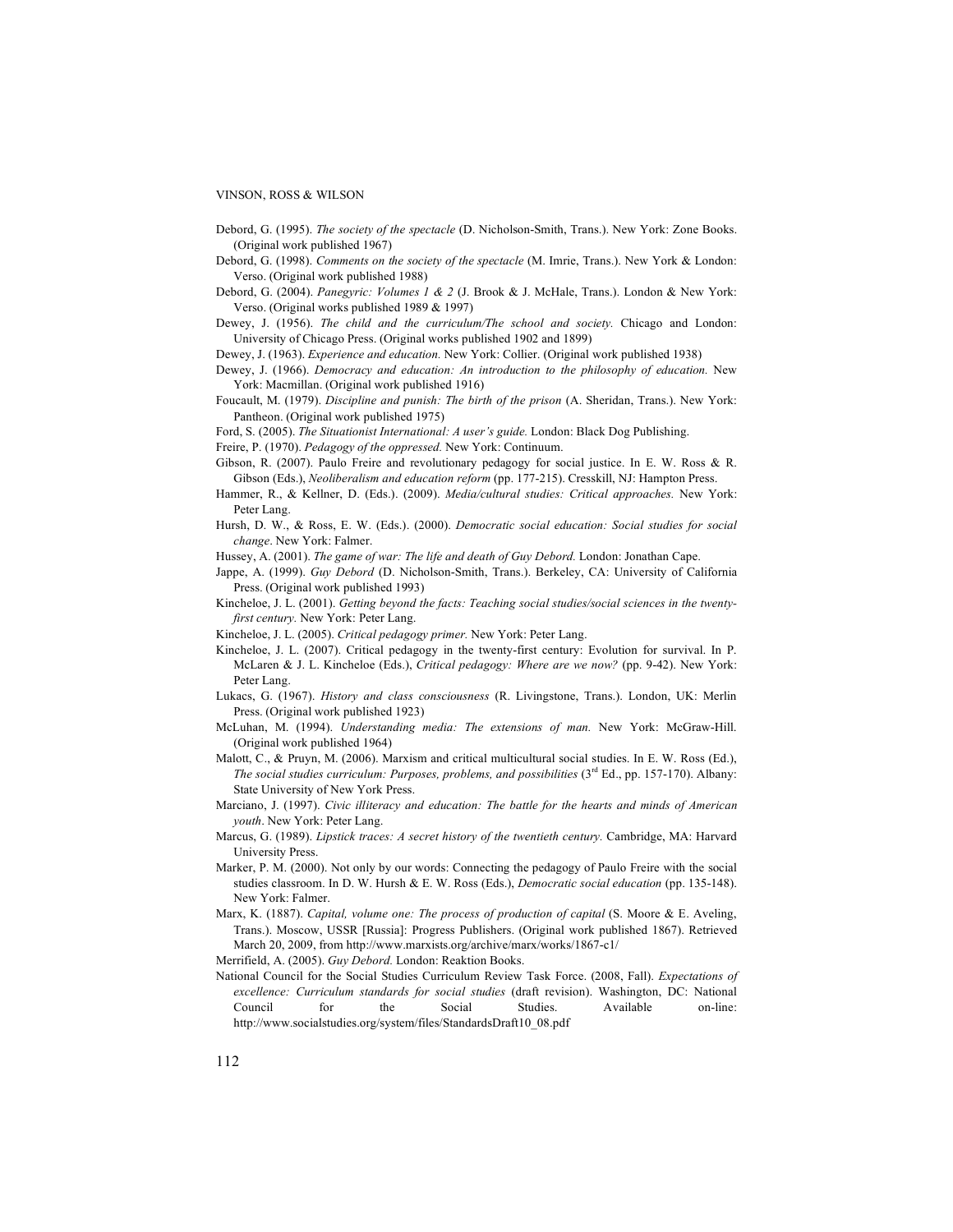- National Council for the Social Studies Task Force on Standards for Social Studies. (1994). *Expectations of excellence: Curriculum standards for social studies.* Washington, DC: National Council for the Social Studies. Retrieved February 26, 2010 from http://www.socialstudies.org/ standards/curriculum
- Plant, S. (1992). *The most radical gesture: The Situationist International in a postmodern age.* London: Routledge.
- Putnam, R. D. (2000). *Bowling alone: The collapse and revival of American community.* New York: Simon & Schuster.
- Ross, E. W. (2000a). Redrawing the lines: The case against traditional social studies instruction. In D. W. Hursh & E. W. Ross (Eds.), *Democratic social education* (pp. 43-63). New York: Falmer.
- Ross, E. W. (2000b). The spectacle of standards and summits. *Z Magazine, 12*(3), 45-48.
- Ross, E. W. (2006). Remaking the social studies curriculum. In E. W. Ross (Ed.) *The social studies curriculum: Purposes, problems, and possibilities* (3rd ed.) (pp. 319-332). Albany: State University of New York Press.
- Ross, E. W. (2008). Critical pedagogy. In S. Mathison & E. W. Ross (Eds.), *Battleground schools* (pp. 156-161). Westport, CT: Greenwood.
- Ross, E. W., & Queen, G. (2010). Globalization, class, and the social studies curriculum. In D. Kelsh, D. Hill & S. Macrine (Eds.), *Class in education: Knowledge, pedagogy, subjectivity* (153-174). New York: Routledge.
- Ross, E. W., & Vinson, K. D. (2003). Controlling images: The power of high stakes testing. In K. J. Saltman & D. Gabbard (Eds.), *Education as enforcement.* New York: Routledge.
- Rugg, H. O. (1923). *The social studies in the elementary and secondary school* (22<sup>nd</sup> Yearbook of the National Society on the Study of Education, Part II). Bloomington, IL: Public School.
- Self, W., & Steadman, R. (2007). *Psychogeography: Disentangling the modern conundrum of psyche and place.* New York: Bloomsbury USA. (Original work published 2003)
- Situationist International. (1958a). Definitions. In K. Knabb (Ed. & Trans.), *Situationist International anthology* (pp. 45-46). Berkeley, CA: Bureau of Public Secrets.
- Situationist International. (1958b). Preliminary problems in constructing a situation. In K. Knabb (Ed. & Trans.), *Situationist International anthology* (pp. 43-45). Berkeley, CA: Bureau of Public Secrets.
- Stanley, W. B., & Nelson, J. L. (1986). Social education for social transformation. *Social Education, 50,* 532-534.
- Tester, K. (1994). *The* flâneur. New York: Routledge.
- Vinson, K. D. (1999). National curriculum standards and social studies education: Dewey, Freire, Foucault, and the construction of a radical critique. *Theory and Research in Social Education, 27,*  295-327.
- Vinson, K. D. (2001a). Image, authenticity, and the collective good: The problematics of standardsbased reforms. *Theory and Research in Social Education, 29,* 363-374.
- Vinson, K. D. (2001b, April). *Pursuing image: Making sense of popular pedagogical representations.*  Poster session presentation at the annual meeting of the American Educational Research Association (Media, Culture, & Curriculum SIG), Seattle, WA.
- Vinson, K. D. (2002, April). *The end of the panopticon? Baudrillard & Debord—A critique of Foucault's disciplinarity.* Paper presented at the annual meeting of the American Educational Research Association (Foucault & Education SIG), New Orleans, LA.
- Vinson, K. D. (2005). Social studies in an age of image: Surveillance-spectacle and the imperatives of "seeing" citizenship education. In A. Segall, E. Heilman, & C. Cherryholmes (Eds.), *Social studies—The next generation: Re-searching in the postmodern* (pp. 27-45). Peter Lang Publishing.
- Vinson, K. D. (2006). Oppression, anti-oppression, and citizenship education. In E. W. Ross (Ed.), *The*  social studies curriculum: Purposes, problems, and possibilities  $(3<sup>rd</sup>$  ed., pp. 51-75). Albany: SUNY Press.
- Vinson, K. D., Gibson, R., & Ross, E. W. (2001). *High-stakes testing: The threat to authenticity* [John Dewey Project on Progressive Education]. Burlington: University of Vermont. Retrieved February 26, 2010 from http://www.uvm.edu/~dewey/monographs/ProPer3n2.html.